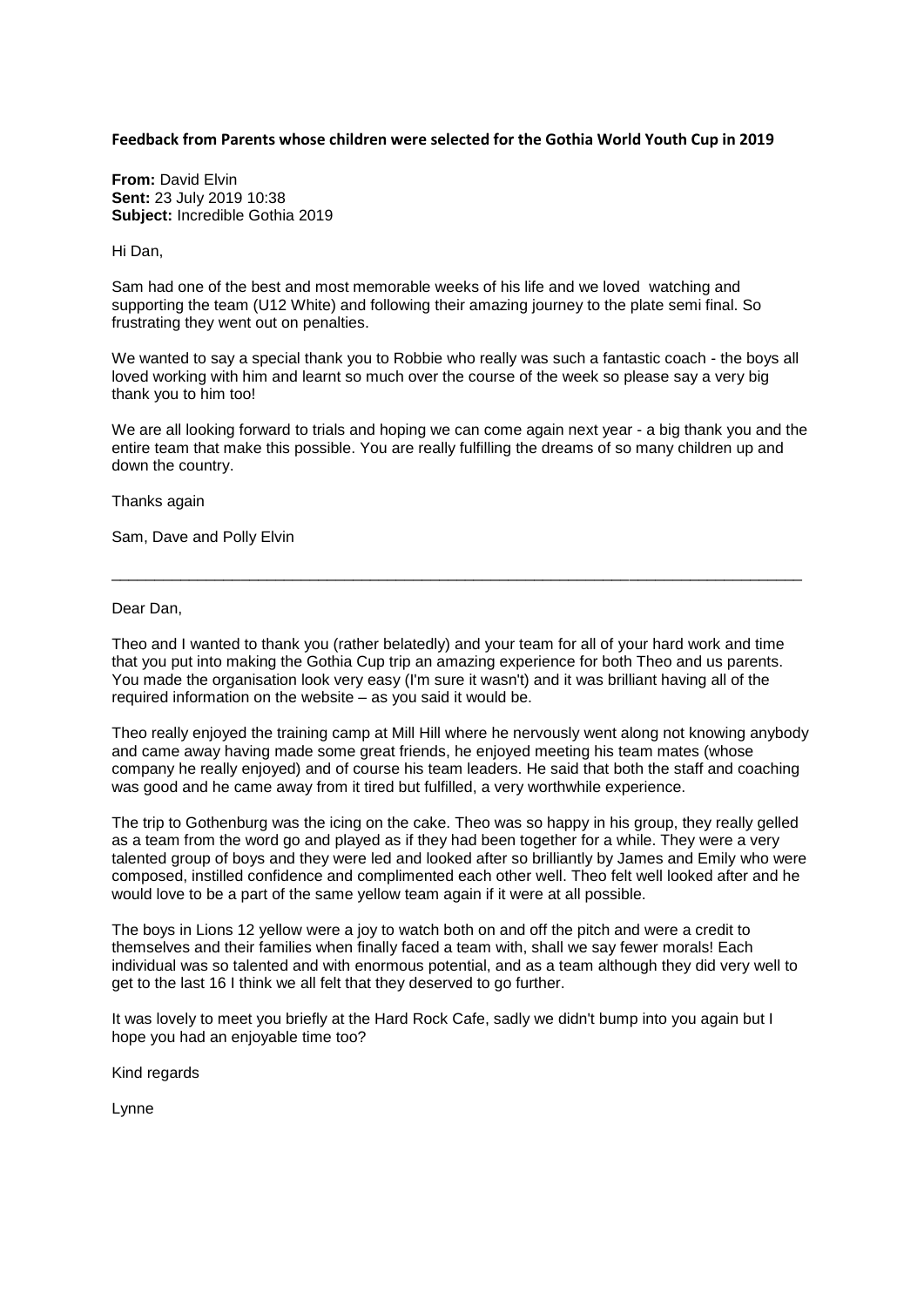## **From:** Mwiki Meadows **Sent:** 22 July 2019 22:28 **Subject:** Trip to Gothia World Youth Cup

## Mr Abraham,

The past week we spent in Gothenburg by far exceeded our expectations! I can say without a doubt that the Lions Under 11s (Purple) were trained and looked after by a trio of the best people we have ever encountered in all sporting activities our son has taken part in over the years - Ali, Adam and T.

We spotted you from a distance a couple of times, but didn't get a chance to speak to you. So I would like to take this opportunity to say thank you for all the hard work you put in.

Kind regards,

Mwiki Meadows

**From:** Shelley Crawley <shelleycrawley@icloud.com> **Sent:** 23 July 2019 10:15 **To:** Mr D Abraham **Subject:** Gothia fab trip

Dear Dan,

Thank you so so much for organising such an amazing trip.

Harri had the best lifetime experience ever ,fantastic for all the boys and girls.

A massive thank you to coach Trevor , who treated them all like professional athletes, he was so supportive and really got them working as a team.

We really had no idea of how big a scale this was ,and just to be part of it was incredible . We will all treasure these lovely memories, and will inform Crosfields of your wonderful organisation.

Hope you have a great summer. Thanks a million . Richard Shelley and Harri Crawley

**From:** Becky Howells **Sent:** 22 July 2019 23:52 **To:** Mr D Abraham **Subject:** Trip to Gothia World Youth Cup

Hi Dan,

Ethan had the most incredible week in Sweden. In fact we all had an incredible week.

Everything was superbly organised, and we cannot speak more highly of Matt and Luke. They were both so friendly, supportive, informative and so amazing with the boys, coaching them, encouraging them and in Ethans case spending a lot of time taping him up. Ethan was made to feel so comfortable in the team from the second we handed him over to the guys at the airport. He has walked away with far more confidence in his own ability and in his knees than he arrived with. This was so key for him, as he'd really lost a lot of self confidence since his injury.

We couldn't have had two better people to have been put in charge of the u13 blues, we are so grateful that Ethan got to be apart of that team, and the overall experience.

Last week will stick with Ethan for the rest of his life, so THANK YOU, for giving him the opportunity.

We are really hopeful that Ethan will have the chance to be apart of the experience again next year. Thank you again for all of your effort, your time and your commitment to making last week the huge success that it was.

Kind regards Becky Howells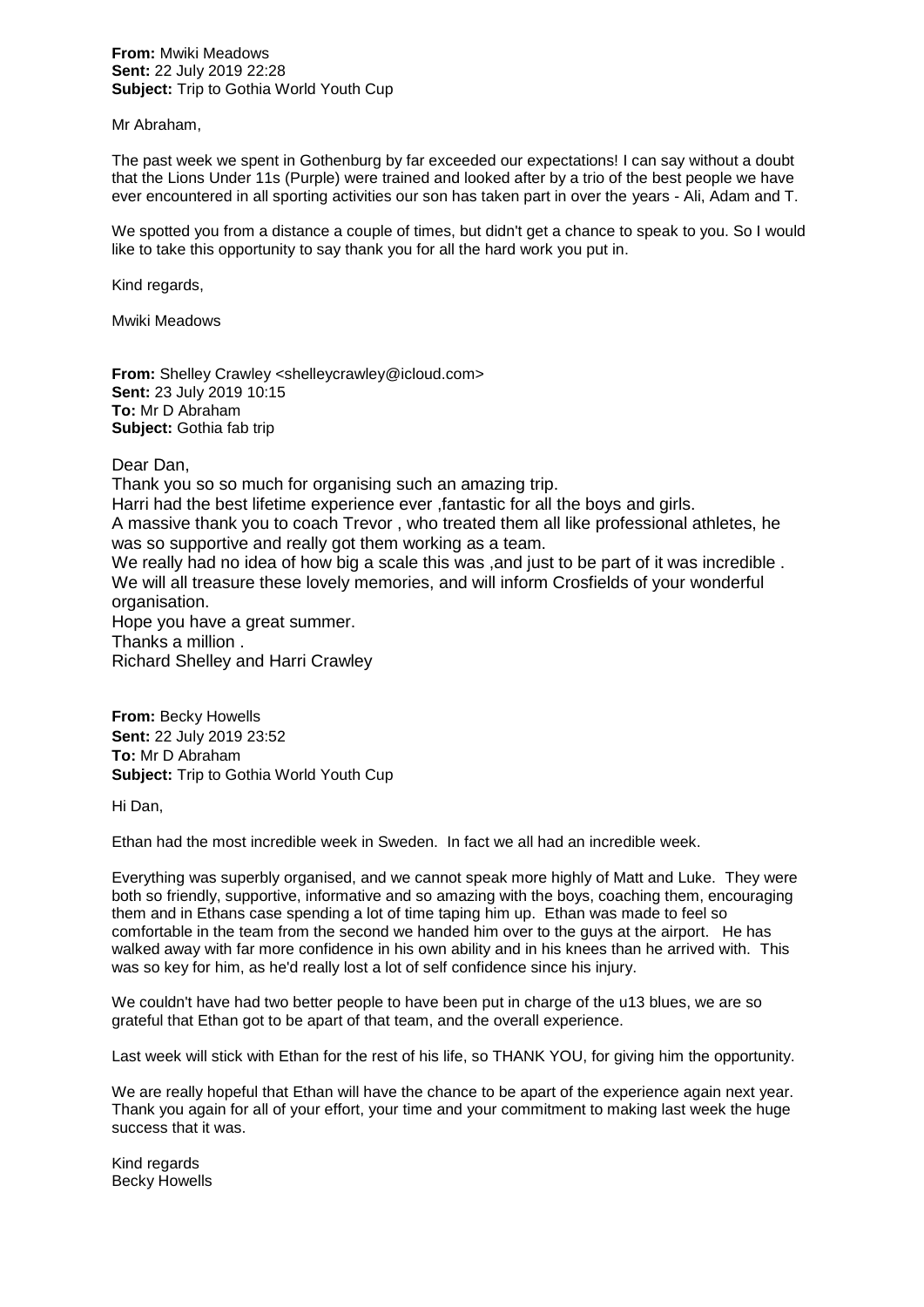**From:** Bradley Welland **Sent:** 31 August 2019 23:37 **To:** s.divers **Subject:** Gothia Cup - Feedback

Dear Mr Divers

Hope you had a good summer.

Just wanted to provide some feedback from the Gothia Cup after Seb's attendance. The professionalism, dedication, communications, preparation and organisation from Dan Araham and his supporting coaching team was superb. As a football coach myself, it was a pleasure to see the coaching team get the most out of the boys in terms of potential, enjoyment and work rate, whilst creating an exciting, thought provoking, organised and well mannered environment which afforded the boys an experience they will no doubt enjoy the memories of for many years to come, demonstrating how football should be played and enjoyed.

Thanks,

Brad Welland

**From:** Will Sussman **Sent:** 21 July 2019 20:16 **To:** Mr D Abraham **Subject:** Thank you

Dear Dan

We've just returned from a fantastic week in Gothenburg and I wanted to thank you so much for the incredible experience you have provided for Sammy and all his team-mates. Although he's exhausted he has said it's one of the best weeks of his life, with so many memories to cherish.

There are so many points to pick up on - first the organisation from you and from the Gothia team. How you manage to organise so many teams of boys so efficiently is highly impressive. You made it very easy for us as parents to get the boys ready and to enjoy the experience ourselves. The whole smooth running of such a massive tournament also defied belief. Always done in a smiling, friendly and yet efficient manner, the Swedes were great hosts.

We were so impressed with all three coaches that were looking after B11 Purple. Ali, Adam and Ti were fantastic. During games they were so encouraging, never angry and such a good presence for the boys to have pitch-side. You could see the boys listening and taking on board the coaching they were given. The three of them were also such good pastoral leaders, always looking after the boys with a smile and having the boys well-being uppermost in their minds. We totally trusted them. We absolutely loved having them as coaches.

Finally as an experience for spectators we've had such a good week. We travelled as a family (7 of us) and we've had a blast.

Many thanks again for a wonderful week and I hope you have a well earned rest now.

Best regards

**Will**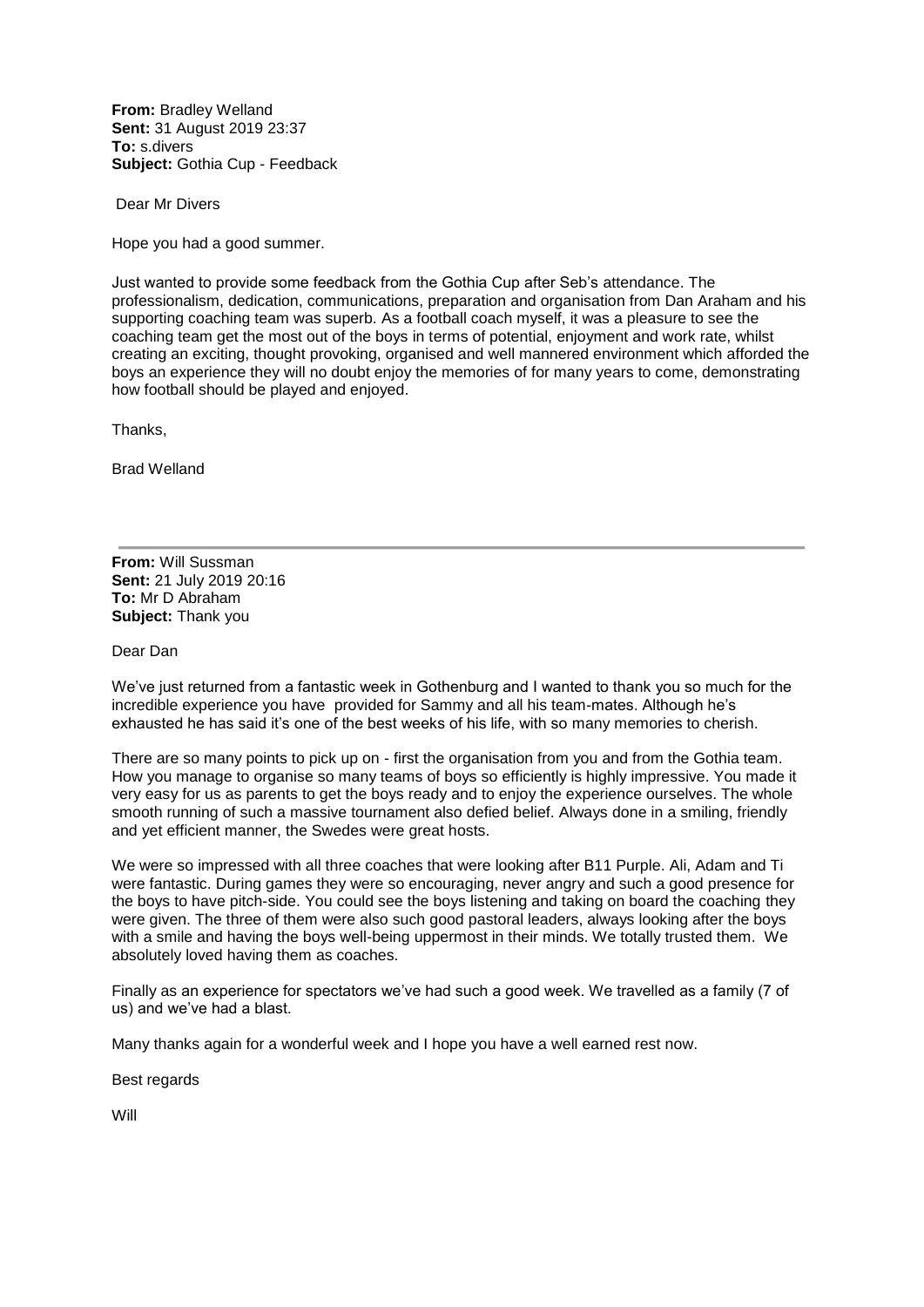**From:** Penny Smith **Sent:** 22 July 2019 22:28 **To:** Mr D Abraham **Subject:** Prep Schools Pumas

Evening Dan,

Thank you for your email below. We also wanted to show our appreciation and say thank you for a 2nd amazing year at Gothia for Samuel Smith. Unfortunately we, as parents, were unable to attend this year and relied wholly on the coaches and other parents for updates (as well as the app)! We were so so lucky with really supportive, caring parents together with top class coaches in Molly and Sam!

To have won the Fair Play award for our squad was a massive success, not forgetting the score sheet ۞

The boys are staying in touch on their own social media group and have made great friendships.

Thanks to you and all your staff with all the hard work that goes into arranging something like this.

Many thanks

Penny Smith

**From:** nicole.lester **Sent:** 22 July 2019 22:58 **To:** Mr D Abraham **Subject:** Maximilian Lester U12

Hello Dan

I can only join all the other parents by saying a big thank you and to the coaches. Max had an amazing time. He couldn't make the training camps in April but flew with the team without knowing anyone and was looked after very well and managed to bond with the boys in no time. He said at the end of the week that he is only a little sad that they didn't win any games but that he had the best time ever.

I am very impressed by the whole organisation too and appreciate all the work and time you must have put into it.

Max and I wish that he can be part of it again next year!

In the mean time we wish you a sunny summer.

Best regards Max and Nicole Lester

**From:** Lizzie Maclean **Sent:** 22 July 2019 22:34 **To:** Mr D Abraham <abrahamda@kesw.org> **Subject:** Re: Prep Schools Pumas

Hi Dan,

This years trip was exceptional on every level. Oscar has now been for the past two years and it was Rory's first trip. Both boys loved it and the care and organisation was fantastic. I'd like to thank their coaches: Rory had Matt and Rhys and Oscar had George and Sam. They came home buzzing and the fact they had no desire to talk to us whilst they were away reflects how happy they were!. Watching the way Matt and Rhys interacted with the boys showed nothing but care for them as people and the support they were given on and off the pitch was fabulous.

\_\_\_\_\_\_\_\_\_\_\_\_\_\_\_\_\_\_\_\_\_\_\_\_\_\_\_\_\_\_\_\_\_\_\_\_\_\_\_\_\_\_\_\_\_\_\_\_\_\_\_\_\_\_\_\_\_\_\_\_\_\_\_\_\_\_\_\_\_\_\_\_\_\_\_\_\_\_\_\_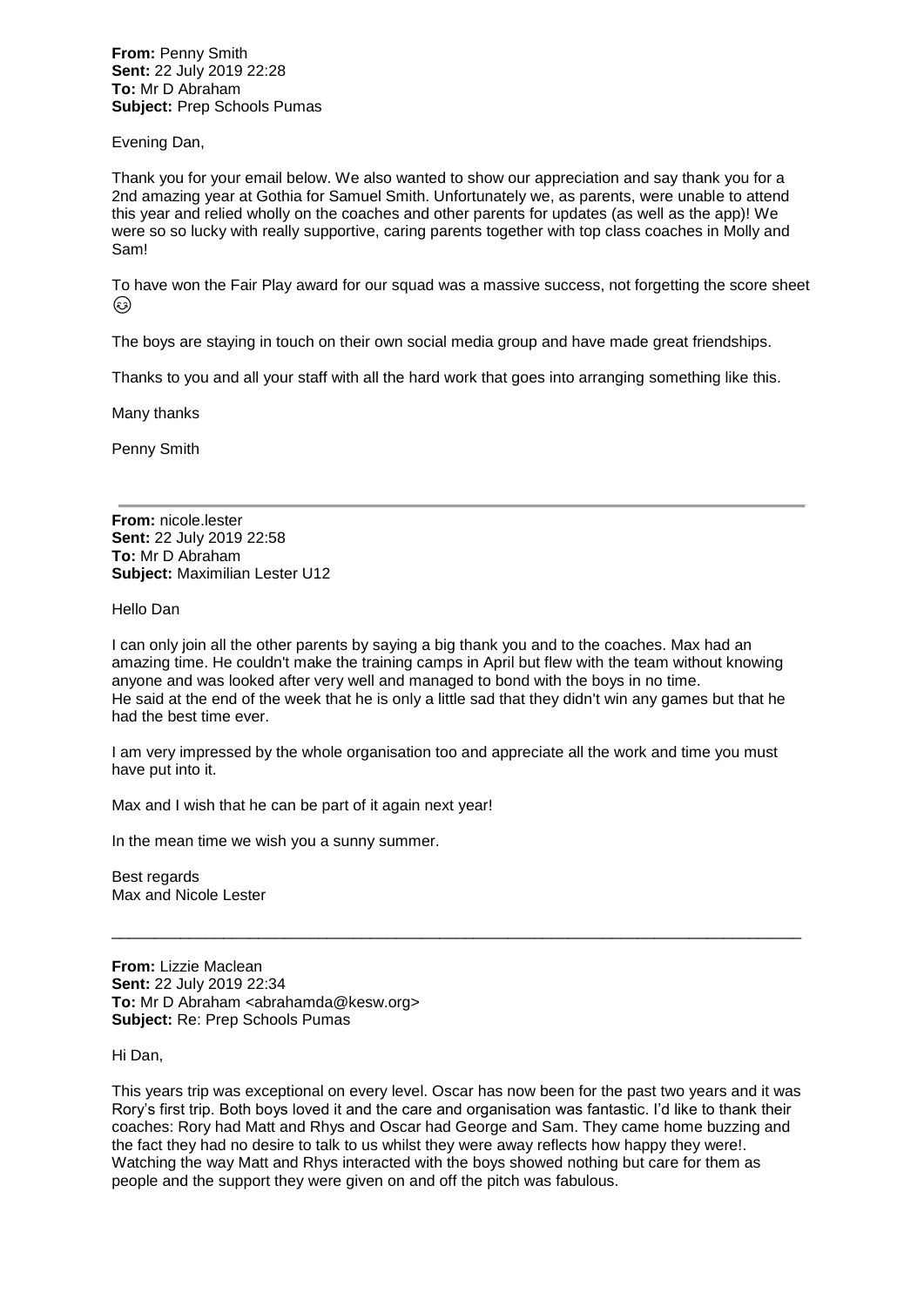Thanks for all your hard work and I hope you now manage to rest and enjoy your summer.

I will of course share our experience with the relevant staff at school and will share far and wide amongst the parents.

\_\_\_\_\_\_\_\_\_\_\_\_\_\_\_\_\_\_\_\_\_\_\_\_\_\_\_\_\_\_\_\_\_\_\_\_\_\_\_\_\_\_\_\_\_\_\_\_\_\_\_\_\_\_\_\_\_\_\_\_\_\_\_\_\_\_\_\_\_\_\_\_\_\_\_\_\_\_\_\_

Kindest regards,

Lizzie

Lizzie Maclean

**From:** Andrew Cooper **Sent:** 21 July 2019 18:02 **To:** Mr D Abraham **Subject:** Gothia 2019

Hi Dan,

We just wanted to thank you and everyone involved for organising such an amazing experience.

This was Toby's second trip to Gothia and once again it did not disappoint. High quality football, coaching and most of all fun for the boys, an experience he won't forget!

Also special mention to Mark and Shannon who coached the B12 (Green) squad for the week. They were fantastic with all of the boys and Toby had nothing but good things to say about them both.

Thanks again for a wonderful experience.

Andy, Amanda & Toby Cooper

**From:** Susie Jenkins **Sent:** 21 July 2019 14:29 **To:** Mr D Abraham **Subject:** Gothia World Cup

Hi Dan

My son William Jenkins has just returned from The Gothia Cup this morning very tired but extremely happy! The first thing he said is he would love to go again next year!

The main reason for writing is to say how amazing and incredible we though Chris and Isla were. Our boys are still fairly young and to have them go away for a week knowing that they would feel happy go to Chris or Isla about anything and that they were so well looked after was so reassuring. They were both really relaxed and approachable and great at keeping in touch with all the parents too and always took the time after the match to chat to everyone.

All in all a fantastic experience that will live with Will forever.

Kind regards Susie Jenkins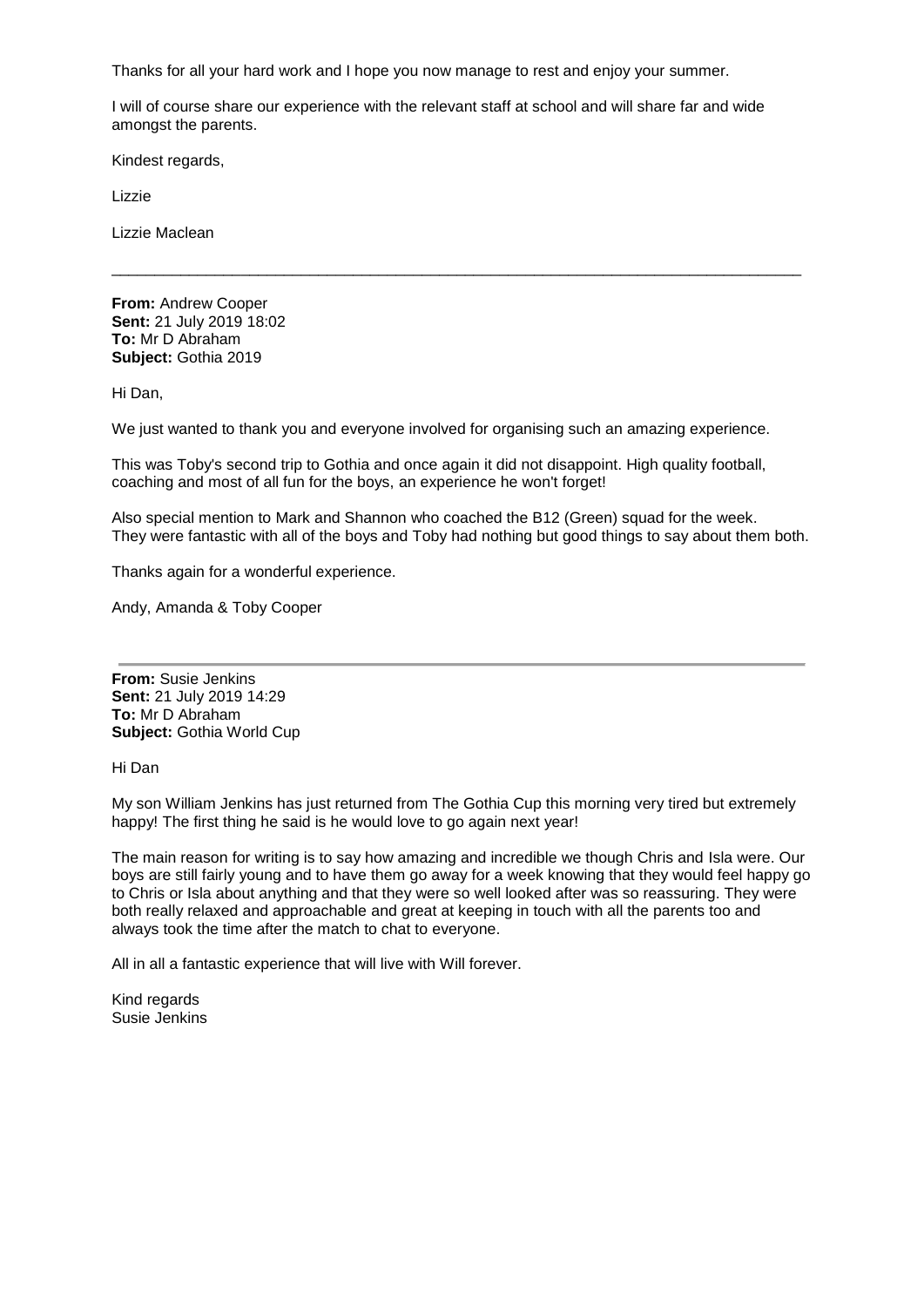**From:** Jo Dearsley **Sent:** 22 July 2019 22:40 **To:** Mr D Abraham **Subject:** Thank you

Dear Dan

James and I just wanted to thank you so much for Seb having the time of his life in Gothenburg.

The organisation involved must be mind boggling but everything ran like clockwork and the whole experience was fantastic, not only for the boys playing, but for all of us who came to support.

A special mention though, to Chris and Isla, who were excellent throughout.

They struck exactly the right balance between guiding and instructing the boys on the field (we couldn't believe they had 3 wins having only played as a team for the first time on the first Sunday - Chris is an excellent coach) but also nurturing the team ethos off the pitch and making sure they were happy and well looked after.

Seb very much looks forward to having an opportunity to play again next year, should he be selected.

\_\_\_\_\_\_\_\_\_\_\_\_\_\_\_\_\_\_\_\_\_\_\_\_\_\_\_\_\_\_\_\_\_\_\_\_\_\_\_\_\_\_\_\_\_\_\_\_\_\_\_\_\_\_\_\_\_\_\_\_\_\_\_\_\_\_\_\_\_\_\_\_\_\_\_\_\_\_\_\_\_

Thank you again. I hope you have a restful rest of summer.

Kind regards

Jo and James Dearsley

Dear Dan,

Thank you so so much for organising such an amazing trip.

Harri had the best lifetime experience ever ,fantastic for all the boys and girls.

A massive thank you to coach Trevor , who treated them all like professional athletes, he was so supportive and really got them working as a team.

We really had no idea of how big a scale this was , and just to be part of it was incredible .

We will all treasure these lovely memories, and will inform Crosfields of your wonderful organisation. Hope you have a great summer.

Thanks a million .

Richard Shelley and Harri Crawley

**From:** Pippa Claydon **Sent:** 23 July 2019 09:42 **To:** Mr D Abraham **Subject:** Prep Schools Pumas

Thank you Dan so much for inviting Theo to Sweden - he had such a great time and it was such a great experience for him-not only did he love the football but thanks to you, Sam and George he is now loving sleepovers too, which to us is a major breakthrough and he said he would absolutely love to come back next year and was very sad to come home - which really does speak volumes of how much he enjoyed it. We are hoping he will be one of the lucky ones to get picked again, as we all had such a wonderful time, so thank you so much for everything.

\_\_\_\_\_\_\_\_\_\_\_\_\_\_\_\_\_\_\_\_\_\_\_\_\_\_\_\_\_\_\_\_\_\_\_\_\_\_\_\_\_\_\_\_\_\_\_\_\_\_\_\_\_\_\_\_\_\_\_\_\_\_\_\_\_\_\_\_\_\_\_\_\_\_\_

Kind regards

Pippa Claydon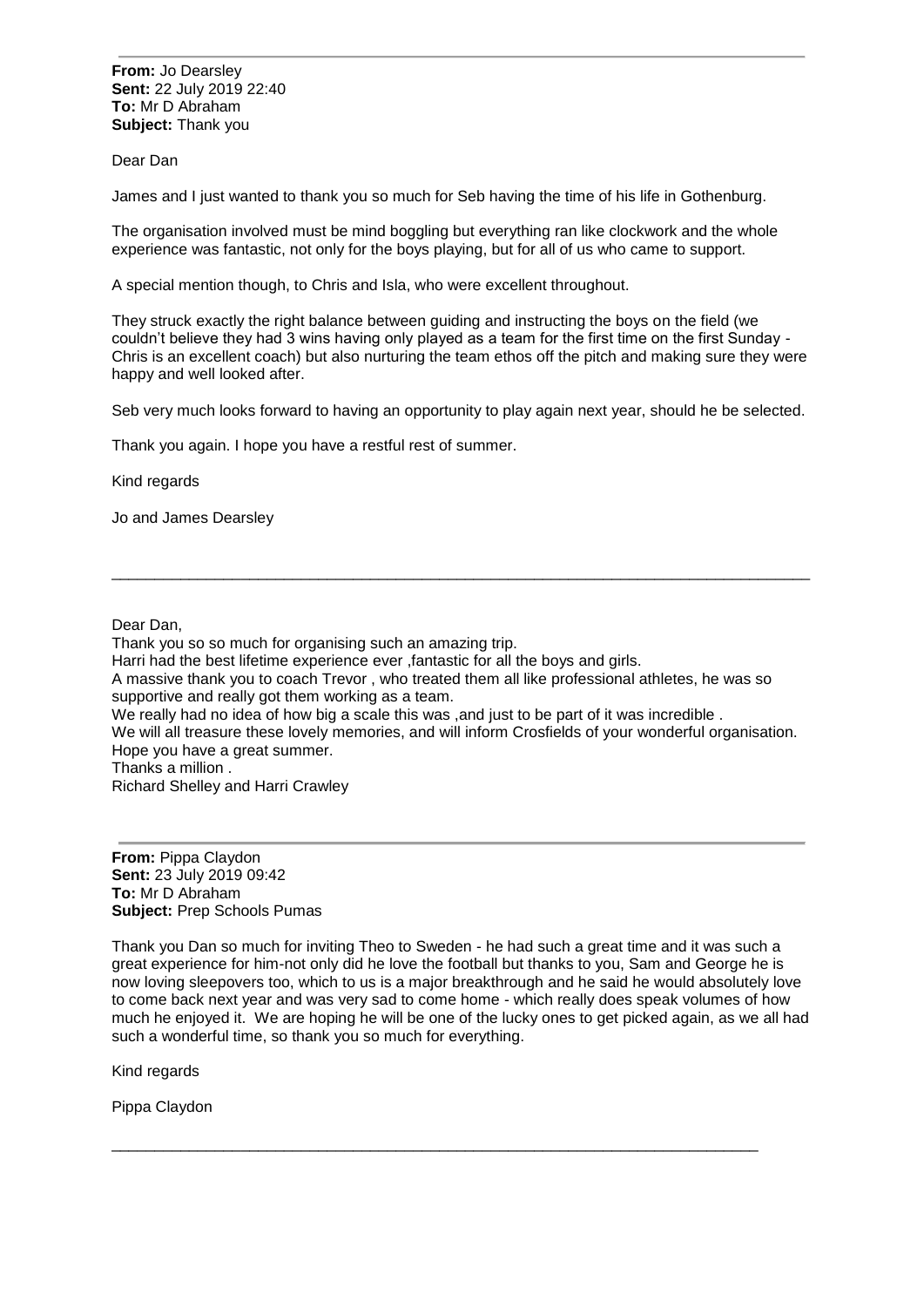Nigel Tanner Thu 18/07/2019 17:49

Dan

A huge thank you to you and the coaches, the boys clearly had a great time, and have been very successful against teams who have had more time playing together as a team; there is some serious talent in that team!

\_\_\_\_\_\_\_\_\_\_\_\_\_\_\_\_\_\_\_\_\_\_\_\_\_\_\_\_\_\_\_\_\_\_\_\_\_\_\_\_\_\_\_\_\_\_\_\_\_\_\_\_\_\_\_\_\_\_\_\_\_\_\_\_\_\_\_\_\_\_\_\_\_\_\_\_\_\_\_\_\_

Very many thanks

Nigel and Debbie and Caleb

Emma Duke Thu 18/07/2019 15:30

Hi Dan,

Words can't express how appreciative and grateful we are at the wonderful experience you have given our son.

Alfred has played for the U12 Purple team who were sadly knocked out at lunch time today. However reaching the last 32 teams in the knock out finals was an amazing achievement and we are very proud.

We cannot speak highly enough of the coaches, Trevor and Ollie. They have been fantastic with the boys in so many ways. The pastoral support as well as developing the boys football skills has been of exceptionally high standard. The time and energy they have dedicated has shone and as a result, I witnessed very happy and confident boys, always smiling and loving the experience. Equally Trevor and Ollie always looked as though they were having a great time too. I do not have their contact details so please feel free to share my comment and pass on our sincere thanks.

If there is an opportunity for Alfred to return we would be over the moon and Alfred would be honoured to be part of this amazing experience again.

Thank you once again and have a very safe journey home to you all.

Kind regards

Tim and Emma Duke

---------------------------------------------------------------------------------------------------------------------------------------

Fiona Kelly Mon 29/07/2019 23:37

Hi there Dan, hope you've now recovered from a very busy Gothia Cup 2019? Nonstop for you! The Kelly family want to say THANK YOU so much for such an amazing experience for both Scott and Brad - and Simon this year following their teams around. Your organisation, their brilliant coaches, the camaraderie, extra football skills and overall excitement, gave everyone an amazing character building journey. Wish I could have gone! Thanks a million, have a great Summer and hope to see you next year! Fee Kelly x

---------------------------------------------------------------------------------------------------------------------------------------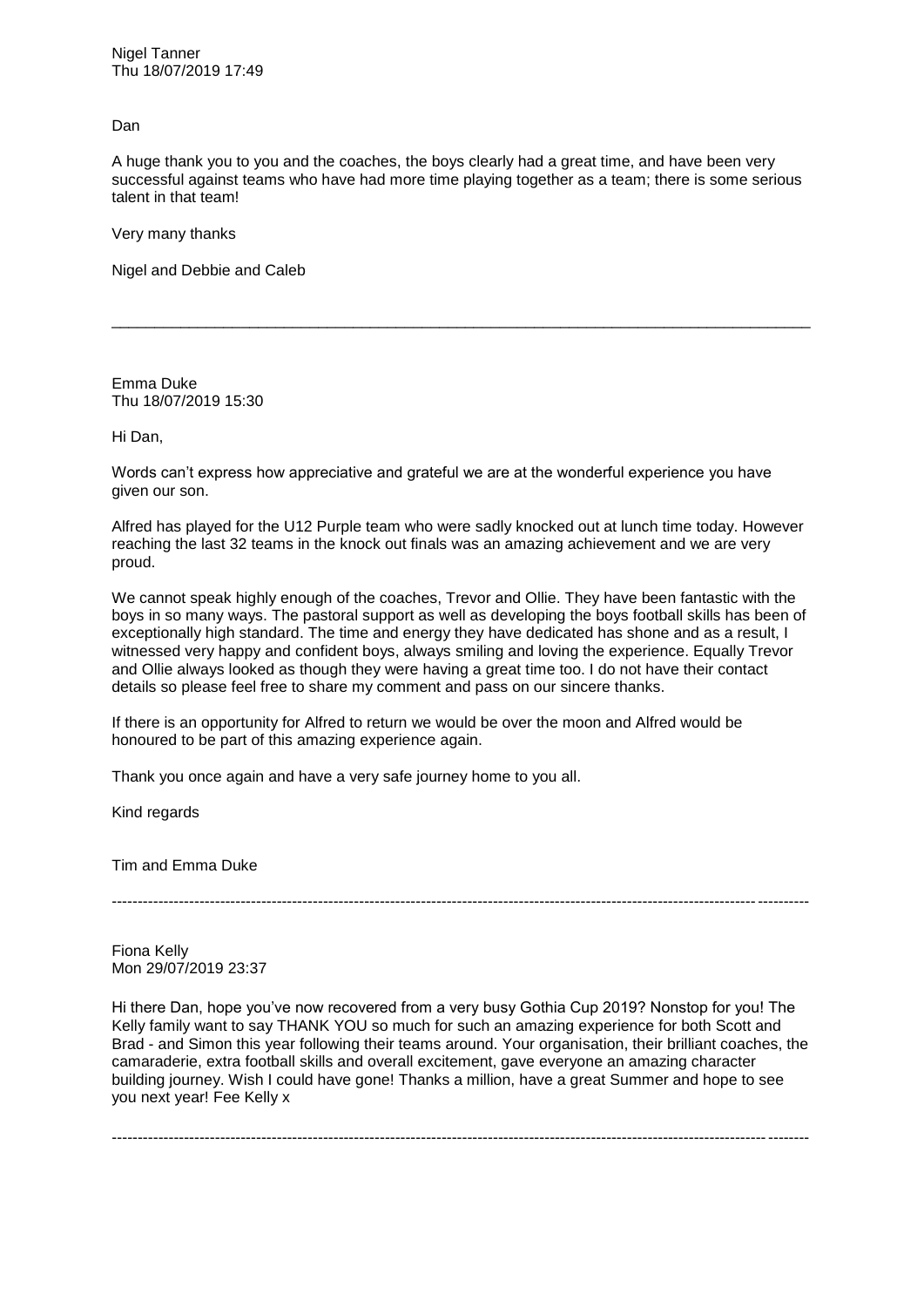Luce Brown

Fri 26/07/2019 13:43

Hi Dan,

We would very much like to extend our thanks to you and the rest of your team for organising our attendance at such a fantastic event. One which the family and obviously Henry who played in, encompassed the amazing atmosphere and international enjoyment it generated.

Until you actually see it going on around you nothing quite prepares you for the size and magnitude of the event - the Opening Ceremony was fantastic!

Henry's coaching team of George & Sam were kind, attentive and amazingly caring to all the boys requirements over the course of the week.

Henry made some great friends with members of the team he didn't already know and we met some really lovely families and socialised not only on the sidelines with them aswell. We are due to meet up later in the year with some of them for a Gothia Cup soiree.

So once again thanks for the great memories, Henry scoring against Germany is something he will never forget!

Have a great Summer.

Kindest regards

Tom & Lucy Brown

25/07/2019

Ladies and Gents,

Wow! what a week. Our boys were amazing and made us all so proud.

Zeb would love to keep in touch with the boys and judging by his Instagram account he is already in touch with many. Hopefully, the team will stay together for next year and we WILL bring home some silverware.

\_\_\_\_\_\_\_\_\_\_\_\_\_\_\_\_\_\_\_\_\_\_\_\_\_\_\_\_\_\_\_\_\_\_\_\_\_\_\_\_\_\_\_\_\_\_\_\_\_\_\_\_\_\_\_\_\_\_\_\_\_\_\_\_\_\_\_\_\_\_\_\_\_\_\_\_\_\_\_\_

Juliet Hodgson

**From:** Nick Ratcliffe **Sent:** 21 July 2019 18:42 **To:** Mr D Abraham **Subject:** Gothia Cup 2019

Hi Dan,

Thank you for organizing the Gothia Cup trip for Jack. He had a great time both football wise and away from the football. I'd like to particularly thank his coach Joe Prosser who worked really hard to make the boys into a team. Overall it was a great experience for Jack and also for his brother Tom who went to Gothenburg to watch with us. Tom is currently in year 5 and is now inspired to try and get to Gothenburg in 2 years time. Thanks Nick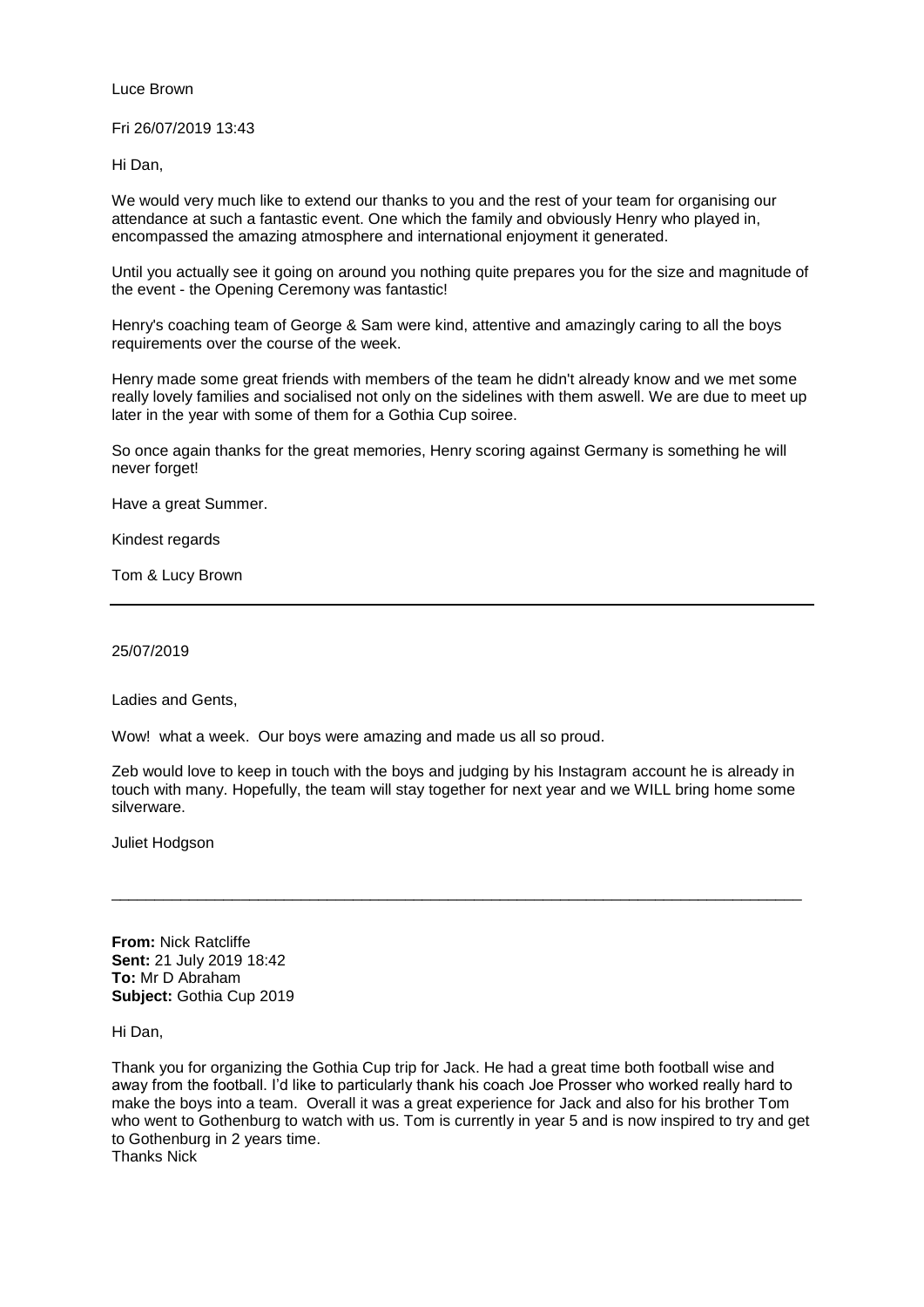**From:** Louise Steer **Sent:** 01 August 2019 11:42 **To:** Mr D Abraham **Subject:** THANK YOU

Hi Dan

We have been very slack in contacting you but did contact Antony Stevens direct as we flew home from Gothia. The Gothia trip was superbly organised and we do not have a single criticism which for such a large scale event is really saying something. The actual event was a far happier and better experience for Harvey than the Easter session at Tonbridge School but perhaps that just demonstrates that Easter did it's job!

Antony was great. He couldn't have been a more perfect person to head up the squad that Harvey was in as his physio experience was invaluable for the strapping of Harvey's knees that he'd been having physio on for 4 months. Antony never complained as he tirelessly strapped Harvey's knees before every match and actually was really supportive in resolving the injury.

Dan and Tom were great too and Harvey thoroughly enjoyed the experience which for a boy who hates being away from home and his parents/siblings is a testament to the great environment the coaches nurtured.

A HUGE THANK YOU from the Steer family. We all loved being out there and it far exceeded our expectations.

Best Wishes

Louise, Jethro and Harvey Steer

----------------------------------------------------------------------------------

**From:** katja osgood **Sent:** 24 July 2019 19:44 **To:** Mr D Abraham **Subject:** Re: Trip to Gothia World Youth Cup

Dear Dan Abraham,

I'm just regrouping after returning from our trip to Gothia. My son, B11 purple, had a fantastic time. He thoroughly enjoyed every moment. The coaches were brilliant. I was very impressed with them all. Monty really responded to being treated like an athlete - exercises and diet. The boys managed really well not to eat sweets, (at least not too many sweet things), especially as they were staying so close to the "biggest pick 'n mix in the world". Being able to play so many different nationalities was wonderful. The Mexican team brought wrestling masks as gifts for the boys, a really nice touch.

Thank you so much for organising such a fantastic trip. An experience of a life time, for me and my son.

Kind regards Katja

**From:** Mark Sanders **Sent:** 20 July 2019 13:36 **To:** Mr D Abraham **Subject:** Gothia cup

Dan , Imran had a fantastic time ,best ever . Massive thanks to Chris and Max. They were superb . **Regards** Mark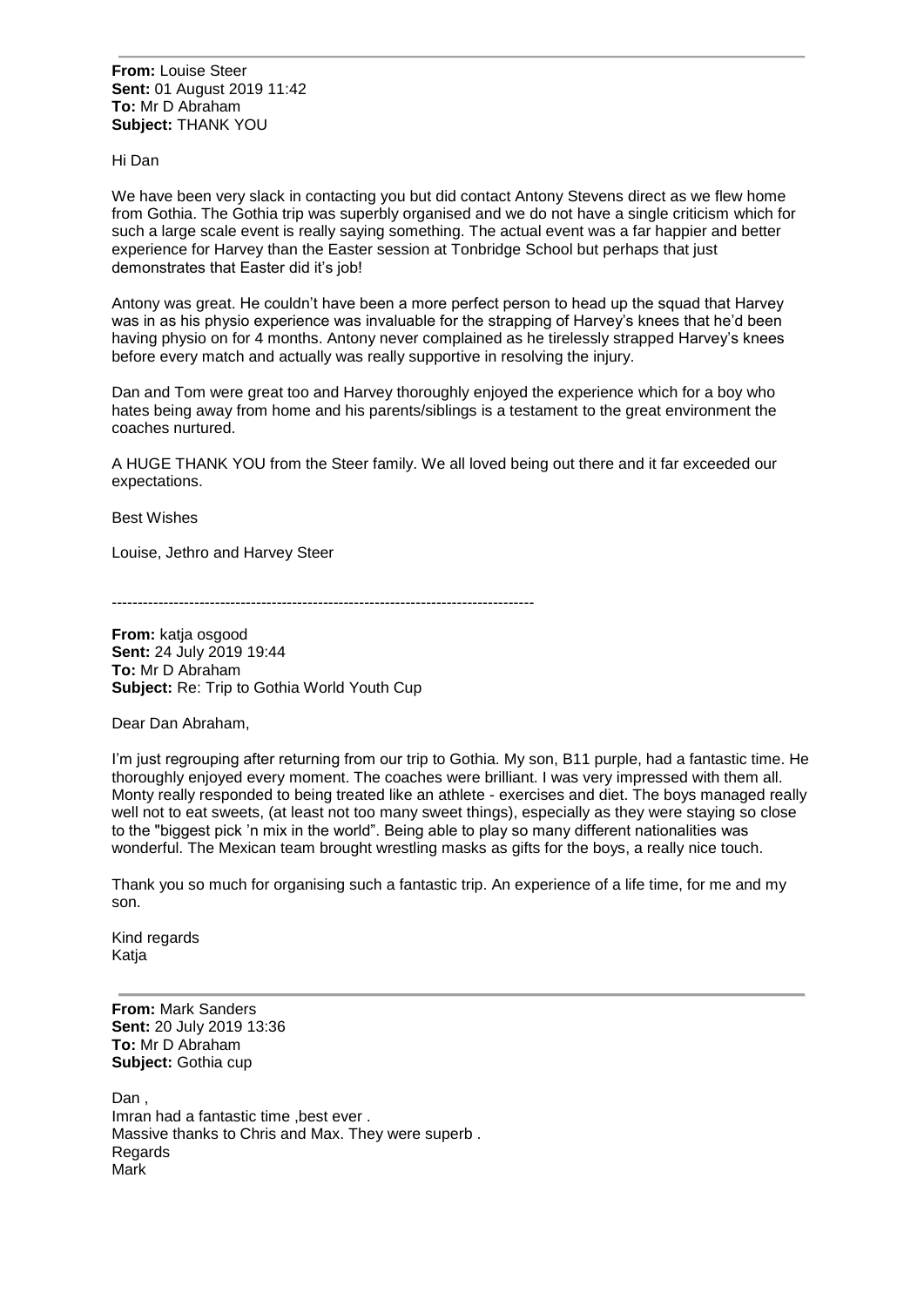**From:** Tracey Mancey **Sent:** 20 July 2019 14:36 **To:** Mr D Abraham **Subject:** Gothia 2019

Hi Dan,

Another wonderful tournament enjoyed by Jack and us. Didn't think you could top last year, but Jack said he enjoyed it even more! A huge thank you to Matt and Chandler who were brilliant with the lads and us parents.

Jack had an amazing time, he thought Matt and Chandler were 'the best' and we have all come home wishing we were still at the tournament.

Have a lovely summer, thank you again,

**Tracey** 

**From:** Gary Clarkson **Sent:** 20 July 2019 15:42 **To:** Mr D Abraham **Subject:** Baley Clarkson (72) - B12 Grey - Gothia Cup 2019

Hi Dan

We are back today after a terrific week in Gothenburg supporting 'The Lions'. Jamie & Victoria did a great job looking after the boys to which all the parents showed their appreciation.

Baley really enjoyed himself with the boys and their spirit was great to see. We hope that he may be considered for next year and the trials (is there a template/protocol for boys wishing to return?) as this was indeed a great experience for him & us as a family, with our younger son Charlie (9).

All the best for a relaxing Summer,

Gary & Karen Clarkson.

**From:** Yuki Beardmore-Gray **Sent:** 20 July 2019 23:25 **To:** Mr D Abraham <abrahamda@kesw.org> **Subject:** Thank you

Dear Dan,

Leo had another fun-filled week at Gothia. He says it was the best out of the three tournaments he has been to and we are all thrilled that the Under 16 boys did so well. They are exhausted though! Many thanks to you, all the Gothia organisers as well as to Ollie and Alfie for allowing the boys to have such a successful time.

Hope you have a good summer.

Many thanks, Yuki Beardmore-Gray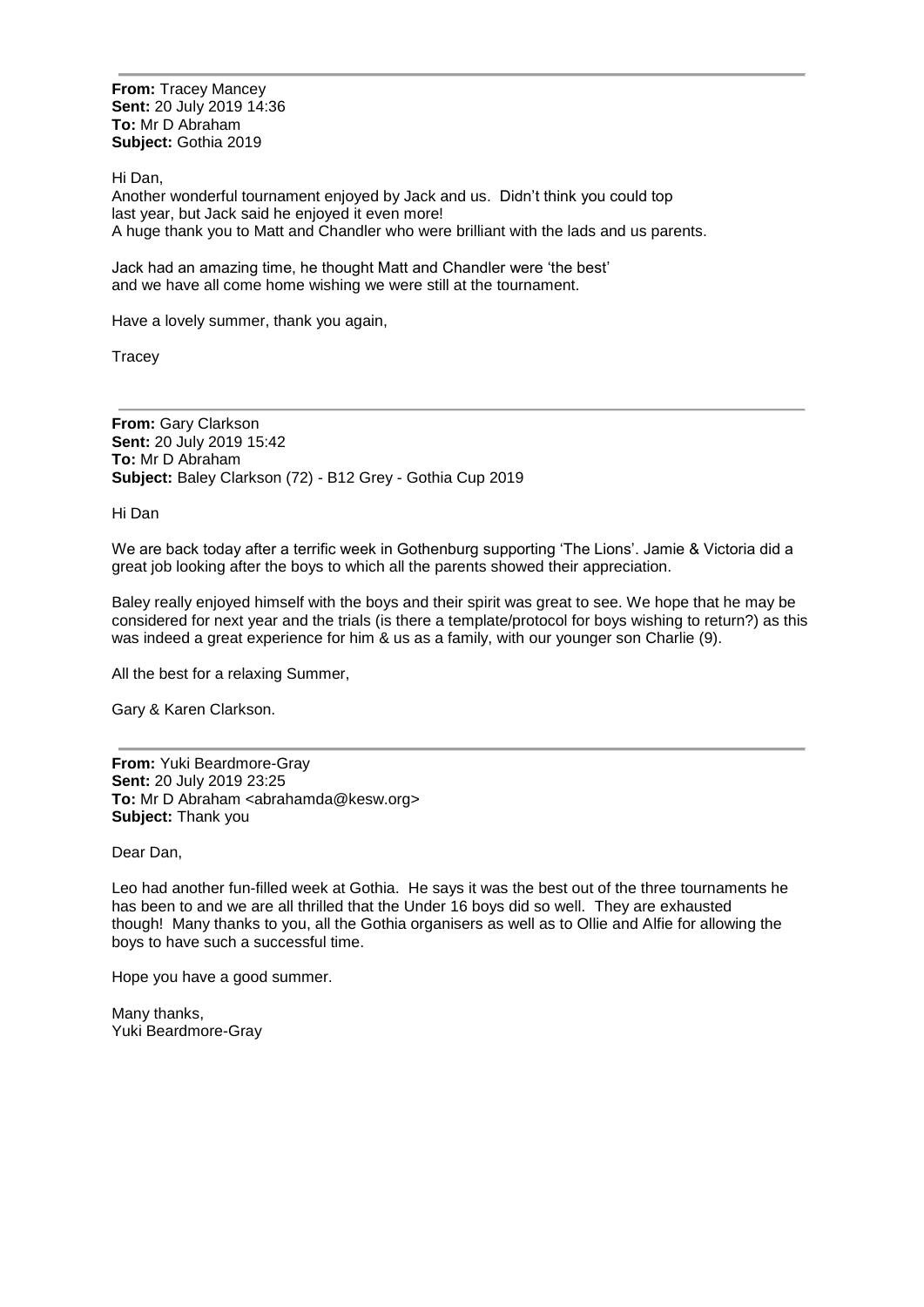**From:** Nasim Malhotra **Sent:** 04 August 2019 13:38 **To:** Mr D Abraham **Subject:** Aidan Malhotra U12s

Dear Dan

I hope you are well and enjoying the summer holidays now that Gothia is over.

Massive Congratulations once again to the entire team, coaches, and yourself for such an amazing event and so well organised. We truly had a great time and an amazing experience for Aidan. He really wants to take part again next year.

Thank you once again Best Nasim

**From:** Shona Smith **Sent:** 05 August 2019 13:50 **To:** Mr D Abraham <abrahamda@kesw.org> **Subject:** Prep Schools Pumas

Hi Dan

Just wanted to say a huge thank you from Oscar and us again.

Another wonderful year and it just keeps getting better!

Enjoy your summer and hopefully get some well deserved rest.

Kind regards, Shona and Oscar Smith.

**From:** Faith Ramsay **Sent:** 02 August 2019 19:01 **To:** Mr D Abraham **Cc:** Mike Ramsay **Subject:** Gothia Cup 2019

Dear Dan

We have now been back from this year's Gothia Cup for a few weeks. We wanted to write to you to thank you and your team for all your hard work in putting these Prep Schools teams together and giving all the boys an amazing experience.

Ethan was delighted to see so many of his team mates from the prior year. The team also welcomed the new additions who brought their own individual skills to the mix of the team and were a great reflection on the Prep School Lion teams. Whilst the boys did well to get to the quarter-finals of the plate, more time with Kevin before the matches started may have got them deeper into the competition at the group stage. This is because Kevin is an exceptional coach and without a doubt brings the best out in this group of boys. Please pass on to Kevin our thanks for all his hard work and the support and encouragement he gives to the boys - I know Ethan has benefitted from his wisdom, mentoring and the whole experience.

Many Thanks and Best Wishes

Faith & Mike Ramsay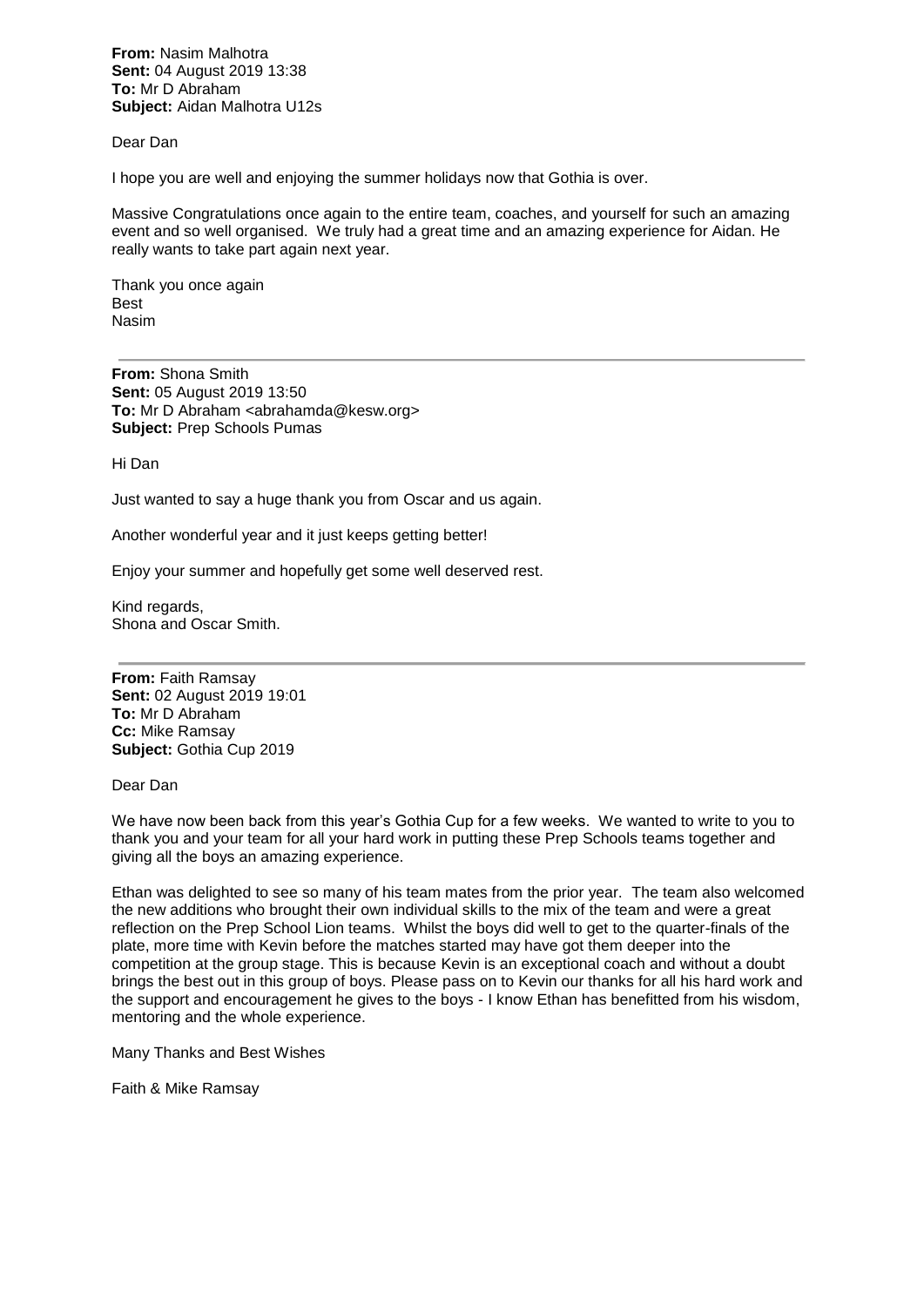**From:** Hugo Hardman **Sent:** 24 July 2019 18:21 **To:** Mr D Abraham <abrahamda@kesw.org> **Subject:** Gothia World Youth Cup

Hi Dan,

I've been meaning to write to thank you for the trip.

The organisation was simply extraordinary and we had no idea quite how huge the whole event is or how much fun it is for players and supporters alike.

\_\_\_\_\_\_\_\_\_\_\_\_\_\_\_\_\_\_\_\_\_\_\_\_\_\_\_\_\_\_\_\_\_\_\_\_\_\_\_\_\_\_\_\_\_\_\_\_\_\_\_\_\_\_\_\_\_\_\_\_\_\_\_\_\_\_\_\_\_\_\_\_\_\_\_\_\_\_\_\_

It was a massive learning curve for the boys and with such advanced and expert coaching they cannot have failed to have learned so much from the experience.

Thank you again for a brilliant week.

Best

Hugo

Hugo Hardman

**From:** pablolopez-henares@hsbc.com **Sent:** 22 July 2019 22:18 **To:** Mr D Abraham <abrahamda@kesw.org> **Subject:** Re: EXTERNAL: Trip to Gothia World Youth Cup

Thank you Dan It has been an amazing experience both for Beltran and the family Many thanks to you and the rest of the organisation for a wonderful event and fantastic planning BR Pablo

**From:** mark brunton **Sent:** 24 July 2019 14:46 **To:** Mr D Abraham <abrahamda@kesw.org> **Subject:** Gothia Cup

Hi Dan

Many thanks for organising another superb PSL experience, Paddy loved every minute in the U12 Lions Greens as did the parents.

Mark and Shannon did a great job with the team and the organisation and preparation was second to none. The team played well, and some of the talent and ability displayed by some of the Prep School kids was exceptional. It must take a lot of work and obvious dedication to run an event for so many children and their families, so thank you and your team in giving us this unique experience.

Have a very good summer and well earned rest.

Many thanks and best wishes

Mark Brunton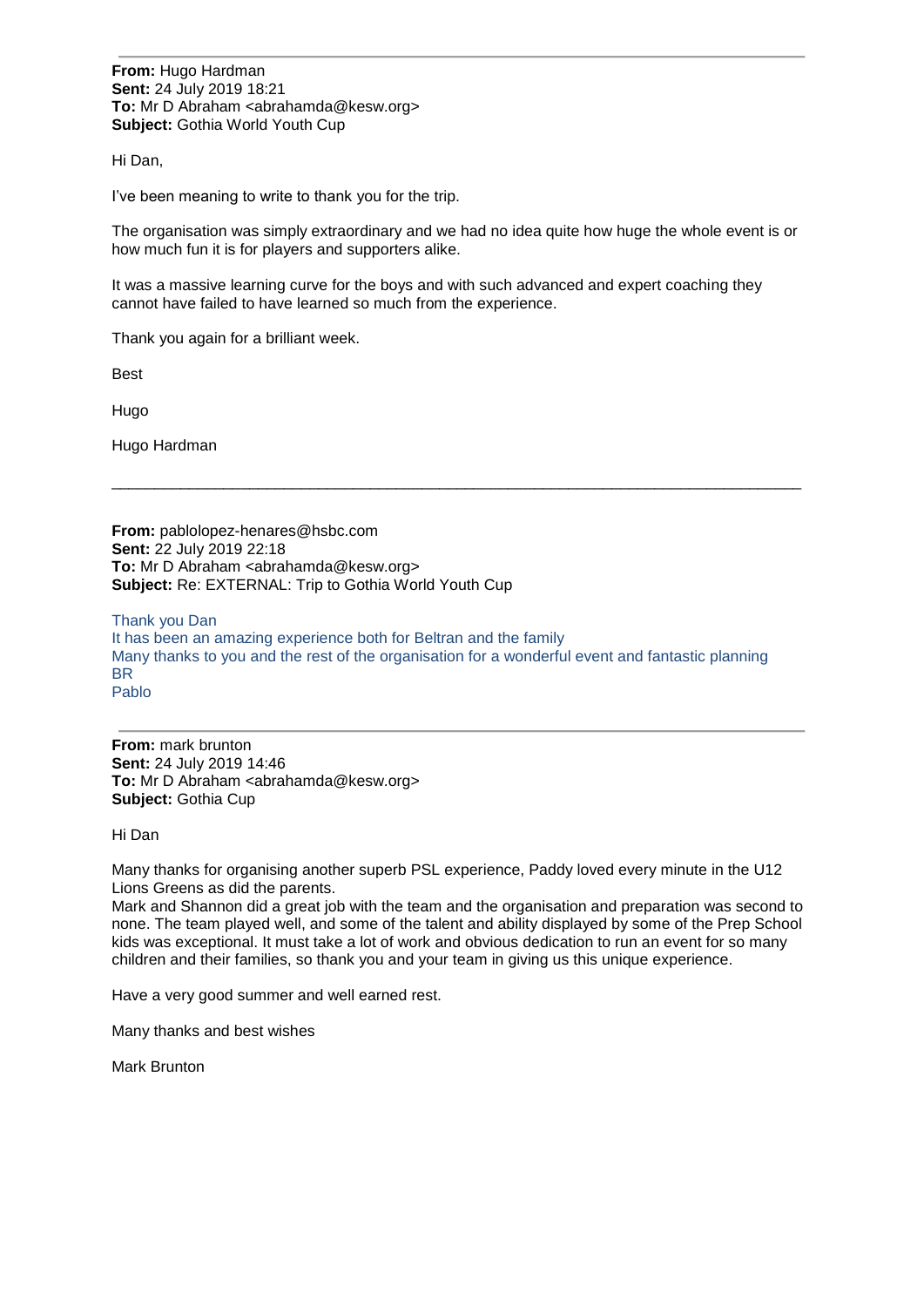**From:** Toby Leyland **Sent:** 24 July 2019 11:59 **To:** Mr D Abraham **Subject:** Feedback from Gothia Cup U11 Purples

Dear Dan,

Just wanted to send a note to say a big thank you for all your hard work organising the District football teams going to the Gothia World cup, it is not until we saw the number of teams and the logistics involved that we fully appreciated all the hard work that has gone on behind the scenes to make it all run so smoothly.

Will had a fantastic life experience, playing in a tight knit squad against teams from Sweden, USA, Singapore and Mexico. The level of skill from other teams and our own was evident in each match as well as the true spirit of fair play for all involved. As supporters our match against Orgryte IS2 from Sweden was a particular highlight as well as the closing game against Colegio Aleman from Mexico stand out as being end to end football.

The support, professionalism and personal care from Ali, Adam and Tanaya made a great trip truly memorable. Will and the purple team were very lucky to have such a dedicated and supportive management team and I think despite a tough Thursday the boys all did them proud on and off the pitch.

Thank you once again and we look forward to being able to be a part of this event next year.

Kind regards

Toby, Louise and Will

**From:** Kerry Mathews **Sent:** 24 July 2019 10:57 **To:** Mr D Abraham **Subject:** Re: Prep Schools Pumas

Hello,

Thank you for your email, Elliot Mathews absolutely loved it and is already talking about next year.

I would also like to say how well organised everything seemed to be. The emails beforehand were reassuring and Elliot said everything was very clear once there were there.

His brother Louis (born 2008 - just finished year 5) is also keen, and an able footballer, but presumably we have to wait for school to put him forward for the trial on 6th Oct?

Many thanks Kerry Mathews

**From:** usha krishna **Sent:** 24 July 2019 00:57 **To:** Mr D Abraham **Subject:** Prep Schools Pumas

Dear Mr Abraham,

Thank you so much for give Sutirth a wonderful opportunity to play the cup this year. Its an amazing experience for him and he thoroughly enjoyed every bit of it. I would also like to thank Matt Everett for caring and looking after him. With regular updates about the team and boys, he gave us peace that they are in safe hands and having the time of the life. Thank you. Usha.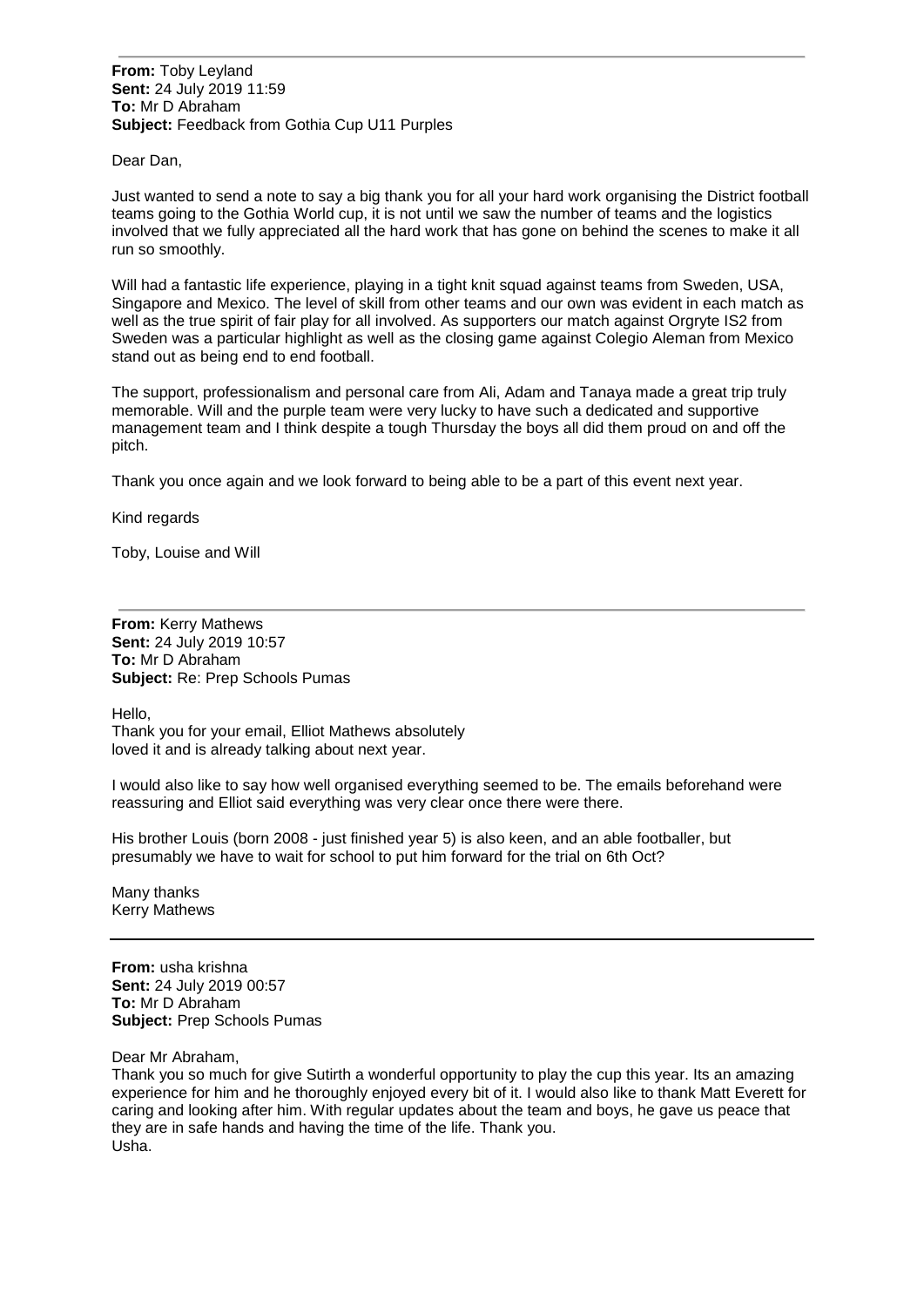**From:** Frederique Griere **Sent:** 22 July 2019 12:28 **To:** Mr D Abraham <abrahamda@kesw.org> **Subject:** Gothia Cup 2019

Dear Dan,

I hope you are well!

First of all, a huge thank you from our son Elliott Healey and us for the fantastic week he has spent at the Gothia. He came back full of fantastic memories and wants to do it again next year! My husband Geoff who was there for a few days, thought the event was very well organised! Elliott's coaches Lee and Conor were great fun and looked after the children very well so again a big thank you to you!

Many thanks & kind regards Freddie

**From:** Gary Jeffries **Sent:** 22 July 2019 10:39 **To:** Mr D Abraham <abrahamda@kesw.org> **Subject:** Gothia Cup - B11 Orange

Dear Dan

A note of thanks for organising such a fantastic trip for the Prep Schools Lions. It was an amazing experience for Josh (and for us parents!) to play teams from Sweden, Germany, France, Malaysia and Singapore - and brilliant to see the group of boys gel together so well as a team; he really did not want to leave Samskolen on Saturday evening!!

Conor and Lee, the coaches, were absolutely excellent. Please pass on our thanks for looking after the team so well, both on and off the pitch.

\_\_\_\_\_\_\_\_\_\_\_\_\_\_\_\_\_\_\_\_\_\_\_\_\_\_\_\_\_\_\_\_\_\_\_\_\_\_\_\_\_\_\_\_\_\_\_\_\_\_\_\_\_\_\_\_\_\_\_\_\_\_\_\_\_\_\_\_\_\_\_\_\_\_\_\_\_\_\_\_\_

Thanks again - Josh would absolutely love to come back next year, if selected.

Kind regards

Gary

**From:** Claire Engelsma **Sent:** 24 July 2019 09:45 **To:** Mr D Abraham **Subject:** Trip to Gothia World Youth Cup

Dear Dan,

Thank you for this message. It was our first time at Gothia and we had a wonderful time! We were mind-blown by the scale of the event and the organisational / logistical feat achieved so seamlessly by you and your team. A huge thank you from the Engelsma family and especially from Jake, who had the time of his life. His older brother, also a keen footballer, was extremely envious and wished that we had known about it whilst he was at Belmont! I hope you can enjoy some very well deserved r&r time now?

\_\_\_\_\_\_\_\_\_\_\_\_\_\_\_\_\_\_\_\_\_\_\_\_\_\_\_\_\_\_\_\_\_\_\_\_\_\_\_\_\_\_\_\_\_\_\_\_\_\_\_\_\_\_\_\_\_\_\_\_\_\_\_\_\_\_\_\_\_\_\_\_\_\_\_\_\_\_\_\_\_

We hope to see you again next year.

Best wishes,

The Engelsmas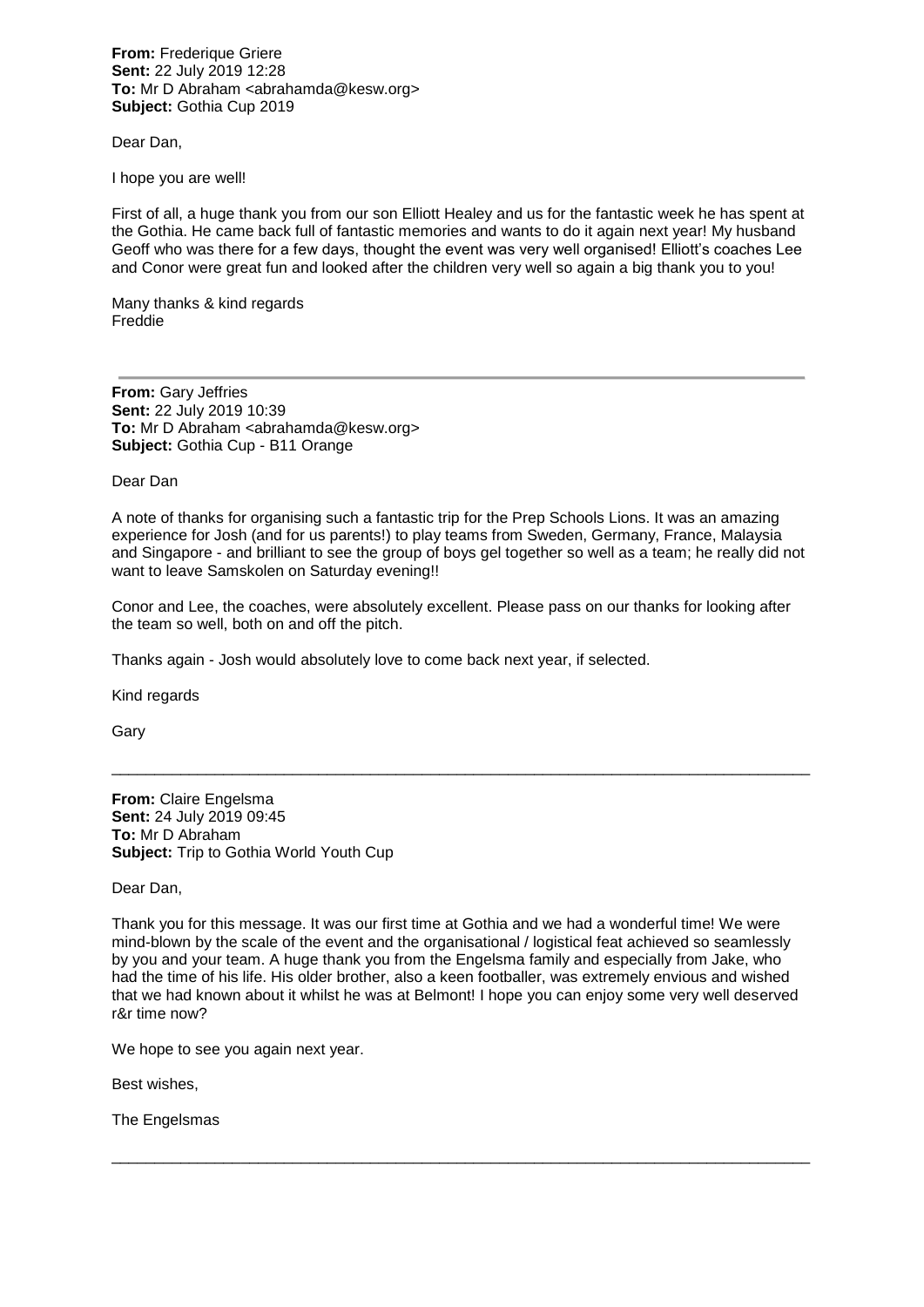**From:** Bradley Welland **Sent:** 23 July 2019 20:54 **To:** Mr D Abraham <abrahamda@kesw.org> **Subject:** Prep Schools Pumas

Dan

Thanks again - Thought the week was well organised and managed very well.

As I mentioned at the airport, the boys conducted themselves with maturity, politeness and discipline on and off the pitch.

Thank you again for your management and oversight, it was very much appreciated and recognised by myself and the other U11s parents I met in Gothenburg.

A special thank you to the coaches of the Puma U11s, Matt and Rhys. Their professionalism, dedication, comms, preparation and organisation was superb. As a football coach myself, it was a pleasure to see them get the most out of the boys in terms of potential, enjoyment and work rate, whilst creating an exciting, thought provoking, organised and well mannered environment which afforded the boys an experience they will no doubt enjoy the memories of for many years to come, demonstrating how football should be played and enjoyed .....

Thanks, Brad Welland [Sebastian's father]

**From:** Sofie Gripenberg **Sent:** 23 July 2019 16:13 **To:** Mr D Abraham <abrahamda@kesw.org> **Subject:** Gothia Cup

Dear Dan,

I just wanted to send you a quick email to say a big thank you! Max has had a great week in Gothenburg and enjoyed every minute of Gothia Cup!!

He loved making a bunch of new friends but more then anything, he loved the football! Luke and Simon were absolut stars looking after the boys, they immediately made us (parents) feel happy to leave them in charge of the boys.

Can't thank them both enough for making this great experience even more awesome for the boys!

And thank you Dan for making this trip possible for the boys, can't even imagine the work that goes in to a trip like this. We have been so impressed with it all, from the training camp at Easter to dropping Max off at Gatwick and the communication throughout the week and then collecting him at the end.

Max is determined to make the squad again next year and have not stopped practising his skills in the garden since we got back!!

Wishing you a wonderful summer!

Kind Regards, Max, Neil and Sofie Cain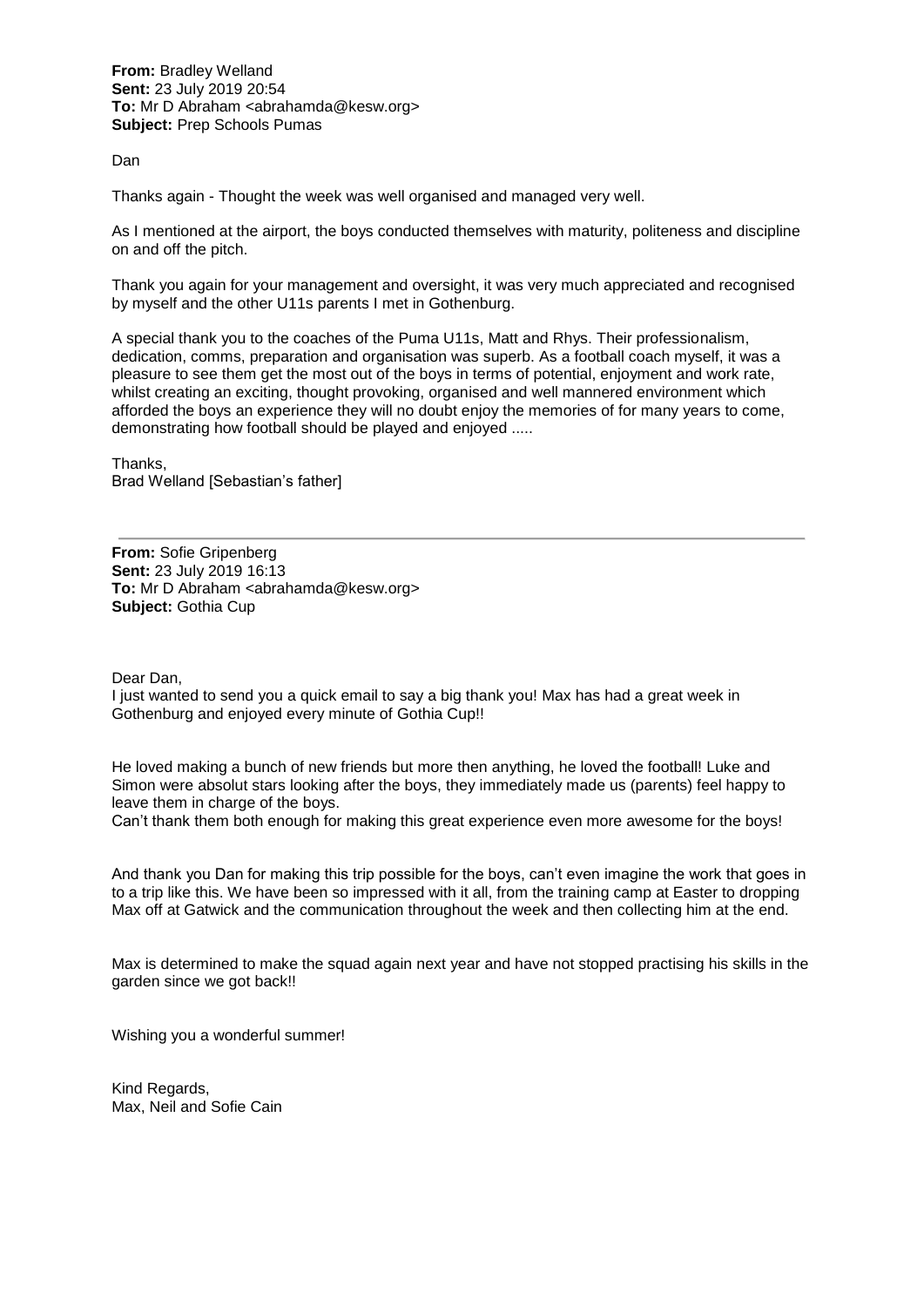**From:** Victoria Fangen Hall **Sent:** 23 July 2019 13:51 **To:** Mr D Abraham **Subject:** Many thanks

Dear Dan,

A quick note to say thank you for organising the recent trip to the Gothia Cup. Luc had an absolutely brilliant time and is already talking about next year! As a family we thoroughly enjoyed ourselves too and we tagged on a few days in Copenhagen at the end which was a lovely end to a fun, but at times, exhausting trip.

Trevor did a wonderful job with the B12 Purples getting the boys to bond and work as a group. I can't imagine what it is like to organise a group of 11 and 12 year olds who don't know each other and are away from home. It's certainly not something I could do.

He treated the boys as athletes, explaining about diet and the need for rest, and his encouragement during matches was constant, giving sound advice in his clear precise manner. He communicated well with us as parents and was very patient, especially when we asked the same questions over and over again! Oliver was a great addition to Trevor's team offering the boys good warm up and cool down skills and another adult for them to chat to when they had questions or weren't quite sure about things.

I don't have either of Trevor or Oliver's email addresses and would be grateful if you could send them to me as I'd like to pass on my grateful thanks to them both in person. Trevor has given Luc some sound advice to help him improve for the coming season which he will be putting into action this Sunday at a football tournament.

\_\_\_\_\_\_\_\_\_\_\_\_\_\_\_\_\_\_\_\_\_\_\_\_\_\_\_\_\_\_\_\_\_\_\_\_\_\_\_\_\_\_\_\_\_\_\_\_\_\_\_\_\_\_\_\_\_\_\_\_\_\_\_\_\_\_\_\_\_\_\_\_\_\_\_\_\_\_\_\_\_

Best wishes and many thanks again. I hope you can now enjoy a holiday.

Victoria

**From:** "PaulandLinda" **Date:** 22 July 2019 at 11:21:37 BST **To:** "Dan Abraham, Prep Schools Lions" Subject: Gothia 2019 Ronnie

Morning Dan,

Hopefully you have recovered from yet another fabulous tournament in Sweden.

As always Ronnie had a fantastic time and has made more friends from all over the world, particularly the Swedish girls!

We would like to thank you yet again for all of your hard work, time and commitment to making the Gothia trip such a success. Ronnie would certainly be interested in going again.

Thank you again and enjoy a well earned break.

Kind Regards,

Linda and Paul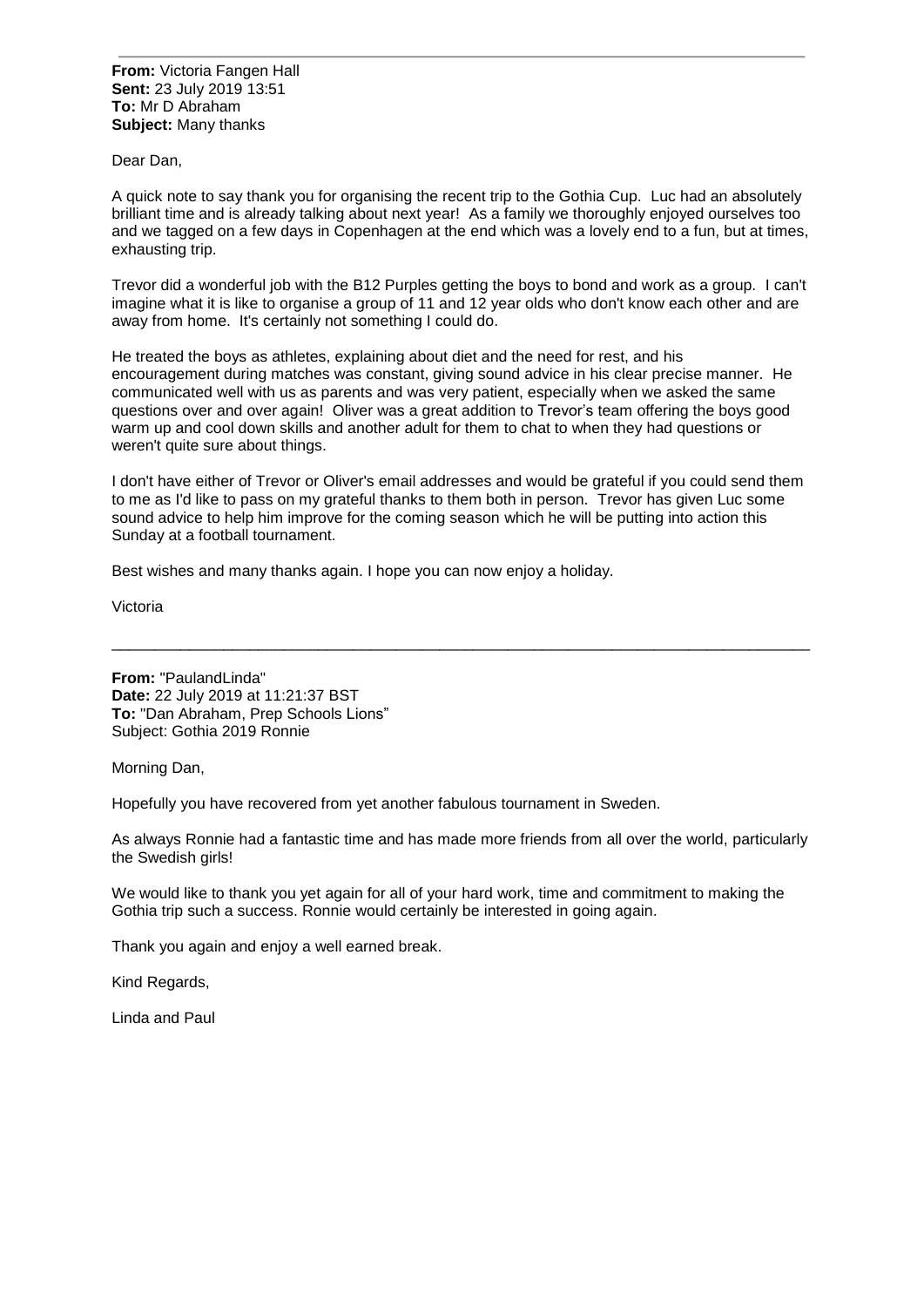**From:** Lisa **Sent:** 23 July 2019 13:35 **To:** Mr D Abraham **Subject:** 2020

## Hi Dan

Sam had an amazing time last week. It is such a great set up and what an amazing experience. He is already hoping he will qualify for next year to do it all again.

Sam is moving schools but it is still a prep school so I was advised he would still get an invite to trials if he isn't on the straight through to next year list.

However, I have been talking to his new school as they have a football academy and I think the children there could also benefit. I will be sharing my take on the week along with photos and they will see Sam but do you have any literature you could send me please that I can share with them

\_\_\_\_\_\_\_\_\_\_\_\_\_\_\_\_\_\_\_\_\_\_\_\_\_\_\_\_\_\_\_\_\_\_\_\_\_\_\_\_\_\_\_\_\_\_\_\_\_\_\_\_\_\_\_\_\_\_\_\_\_\_\_\_\_\_\_\_\_\_\_\_\_\_\_\_\_\_\_\_\_

Kind Regards Lisa

**From:** Emma Bulstrode **Sent:** 23 July 2019 12:02 **To:** Mr D Abraham <abrahamda@kesw.org> **Subject:** Trip to Gothia World Youth Cup

Thank you Dan. I just want to add a huge thank you from the Bulstrodes for what sounds like an amazing week for Eddie last week. He enjoyed it so much, especially the football but the experience itself also seems to have grown and matured him in just a week! We really appreciate the care, professionalism and joy that your team put into taking care of the boys, Ali especially. Your organisation of every aspect has also been amazing and kept us worry free, well prepared and able to really enjoy the tournament from home (me!) and locally (my husband!). Many thanks, Emma (Eddie's mum)

**From:** Daniel O'Connor **Sent:** 23 July 2019 11:51 **To:** Mr D Abraham <abrahamda@kesw.org> **Subject:** Trip to Gothia Cup

Dear Dan,

I just wanted to say what a fantastic experience it was for not only our son but also ourselves. We all had a great week and were very proud of the boys for reaching the semi-final u13s. I would also like to say what a great coach and physiotherapist (Ben Taylor and Dan) we were lucky to have for our team. They really were exceptional.

Thanks again.

Kind Regards

Victoria O'Connor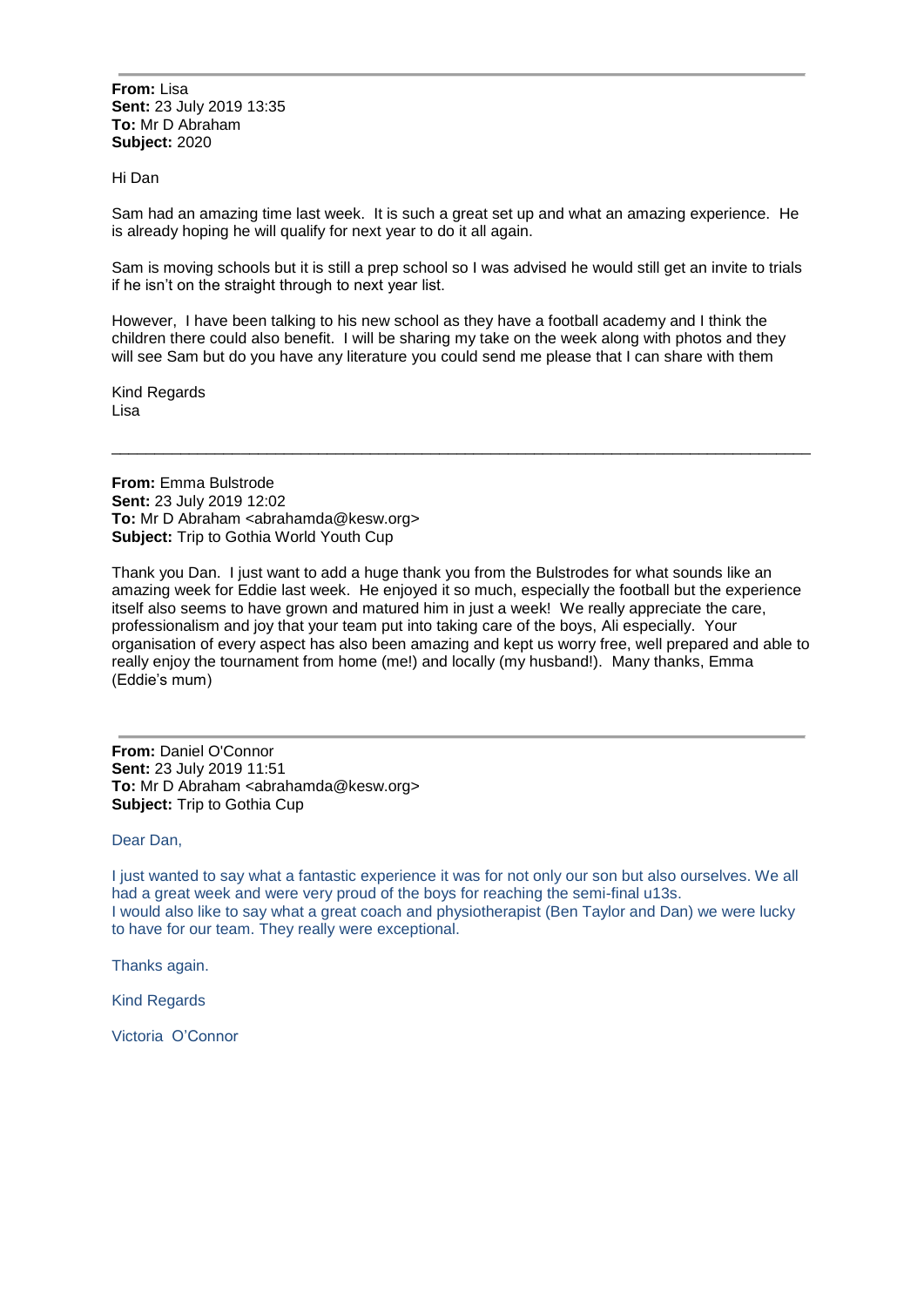**From:** Sophie Gooley **Sent:** 23 July 2019 11:07 **To:** Mr D Abraham <abrahamda@kesw.org> **Subject:** Trip to Gothia Cup

## Dear Dan

I cannot thank you enough for such a fabulous experience, both for Vinnie & us as parents. The whole event was brilliantly organised and the level of football superb. I would like to particularly mention Ed Hawkins & his team Rickie & Mauricio who went above and beyond in every way. The boys were and are truly inspired by them.

\_\_\_\_\_\_\_\_\_\_\_\_\_\_\_\_\_\_\_\_\_\_\_\_\_\_\_\_\_\_\_\_\_\_\_\_\_\_\_\_\_\_\_\_\_\_\_\_\_\_\_\_\_\_\_\_\_\_\_\_\_\_\_\_\_\_\_\_\_\_\_\_\_\_\_\_\_\_\_\_\_

Hats off to you Dan & thank you.

Sophie

**From:** Oli Adams **Sent:** 23 July 2019 11:04 **To:** Mr D Abraham <abrahamda@kesw.org> **Subject:** Trip to Gothia World Youth Cup

Hi Dan

I did want to say a HUGE thank you to you and your team for the whole organisation of both the camps and the Gothia trip itself.

This was Charlie's second trip and he enjoyed it as much as the first and I am sure he will be pretty keen to go again.

I have no doubt that the overall management for the whole year's activities is no easy task but hopefully you feel it is worth it when you see so many boys (and now girls too!) have a real lifetime experience at the Gothia cup.

A word for the coaches too – I spoke to a few different coaches on the various buses and trams and found them all to be enthusiastic, professional, helpful and with a real dedication for their teams to enjoy the week and get the most out of their games. Again this cannot be easy but I found them all to be fantastic.

Also a special word of thanks to Charlie's coaches – Chris and Max – this was Charlie's second year with them and they are both fantastic. They find a perfect balance of encouragement and positivity but also with a laser focus on improvement, giving every boy lots of attention and feedback – they were a key reason why we went again this year and we cannot thank them enough.

Best regards

Oli Adams

**From:** james.kirk@staffworx.co.uk **Sent:** 23 July 2019 10:01 **To:** Mr D Abraham **Subject:** A heartfelt thank you to the whole team - Gothia World Youth Cup

Hi Dan

I hope you are well and returned safely also, it looks like we brought the weather back with us  $\Box$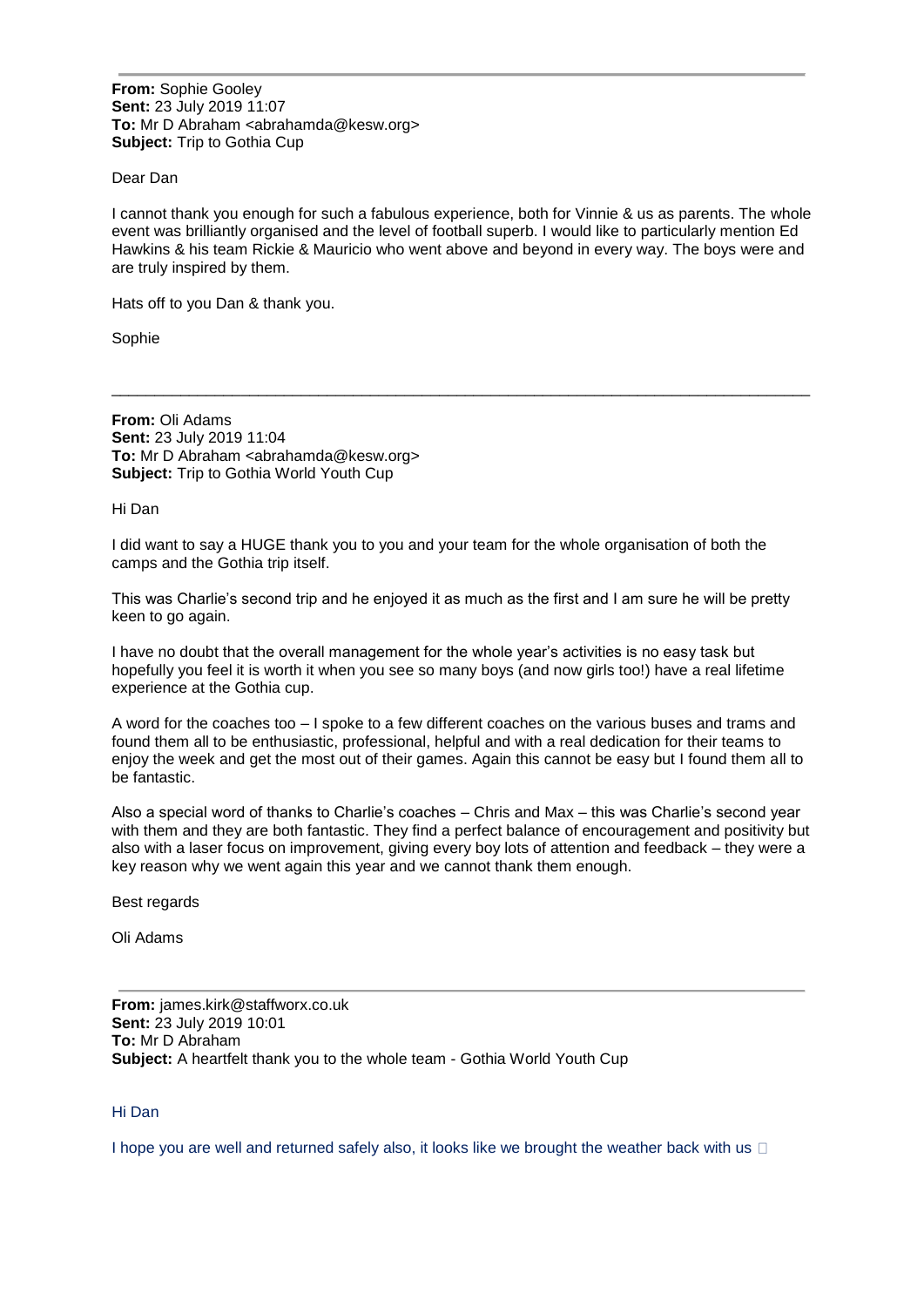We just wanted to reach out to thank you and the whole team for arranging such a wonderful life experience for all of the children. Sammy said it is one of the best things he's ever done, the setup and organisation of the whole event was phenomenal and a credit to everyone involved.

Particular thanks to Chris and Isla in B11 Pumas White for taking such good care of the boys and making the trip such fun. It was a great experience for the parents also, Gothenburg is a great City and we certainly got to see lots of it while there, by tram, foot, electric scooter and bus.

A big thank you to Jim at World Youth Tournaments for co-ordinating our stay, bracelets and opening ceremony tickets.

We hope to see you soon, have a lovely Summer

Best wishes

Jim, Mel & Sammy

**From:** Ben Threlfall **Sent:** 23 July 2019 09:46 **To:** Mr D Abraham **Subject:** Trip to Gothia

I picked Tommy up from Gatwick on Sunday morning and although tired he couldn't stop talking about all the different experiences he had whilst at The Gothia Cup - the friendships he'd made, the tough matches where he and the team had to dig deep, the opening ceremony, the finals they'd watched on the Saturday.

As parents we had a whip round for Ben and Craig Bowker to show our appreciation and I've dropped them a thankyou note separately. I have to mention how good they were with Tommy and building a team spirit with the group of boys. The boys played their hearts out, showed great sportsmanship and didn't let their heads go down, even they came up against some tough opposition.

All the best for the rest of the holidays

Ben and Georgie Threlfall

**From:** Dragan Pendić **Sent:** 20 August 2019 11:27 **To:** Mr D Abraham <abrahamda@kesw.org> **Subject:** Trip to Gothia World Youth Cup

Dear Dan,

My wife and I just wanted to thank you and your team for organising an outstanding experience for the U12 White Lions this year.

Robbie and Chloe were absolutely phenomenal. They created such a wonderful atmosphere of commitment and friendship between the boys that resulted in much deserved plate cup semi-final! We felt so proud of every single one of them - an exceptional display of teamwork and genuine desire to win every time. Luka loved the whole experience, made lovely new friends and he's determined we come home with silverware next year!!

We never felt so excited (and stressed at the same time!) watching them play.

Have a lovely summer and hopefully see you again soon!

Best wishes, Dragan, Becca & Luka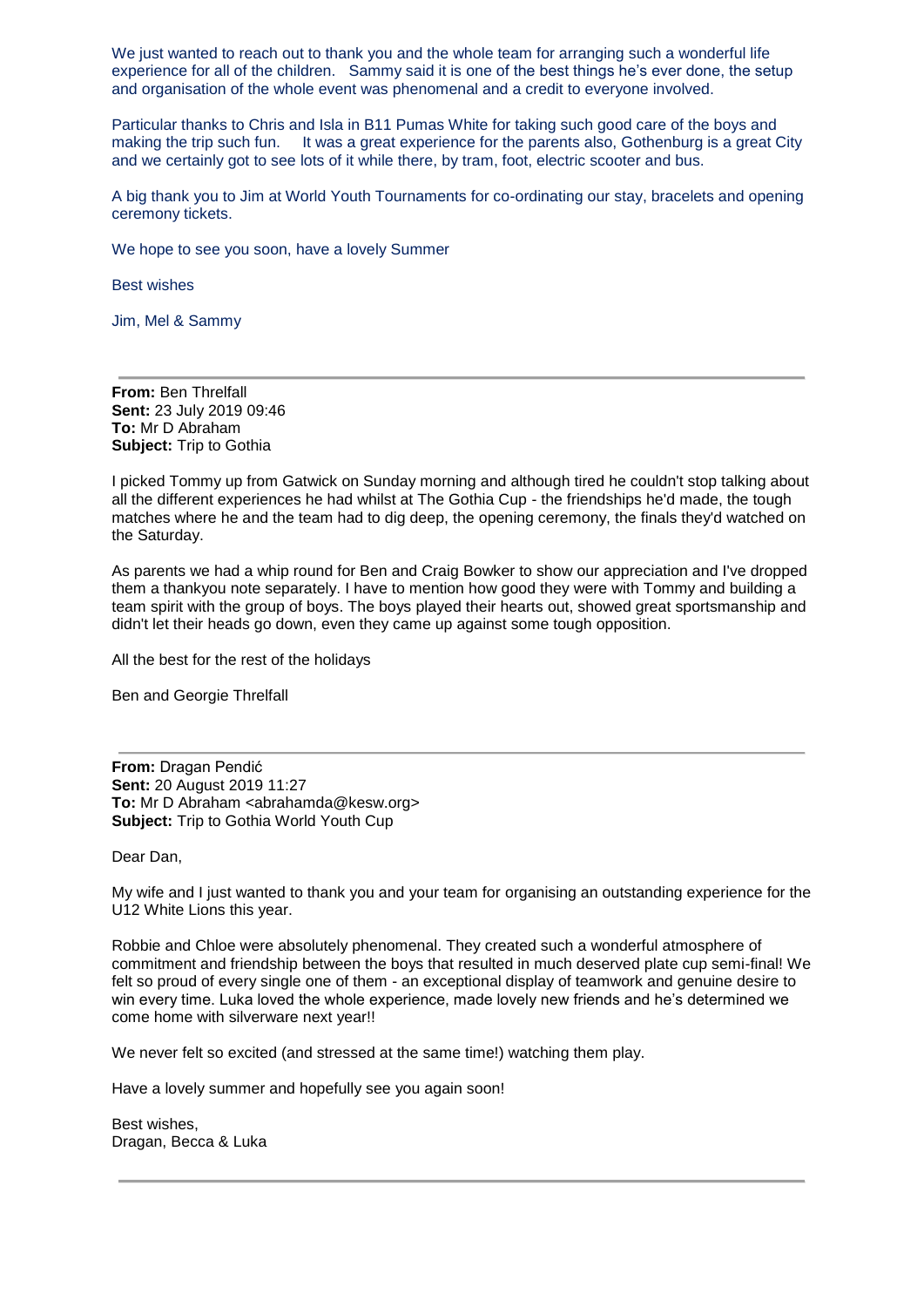**From:** Prunella Murray **Sent:** 19 August 2019 20:30 **To:** Mr D Abraham <abrahamda@kesw.org> **Subject:** Gothia Cup

#### Hi Dan

Slightly late in the day but just wanted to pass on my thanks for all your organisation for the Gothia World Youth Cup this July. Iona, U11 girls, loved the entire experience especially the matches, bonding with the other girls, the opening ceremony and exploring Gothenberg. Her football improved significantly over the course of the week. Hannah and Katy the coaches were great too.

Overall Iona was delighted to be part of the inaugural Prep School Lions' girls squad and we'd love to see more girls go next year.

Best wishes for a relaxing summer.

Pru Murray

**From:** juliethodgson **Sent:** 19 August 2019 16:38 **To:** Mr D Abraham **Subject:** Thank you

Dear Dan,

Apologies that it has taken this long for me to write to you but we've been away.

Tim and I just wanted to say a huge thank you to you for again organising the boys trip to the Gothia Cup. We appreciate it must be an absolute logistical nightmare.

Zeb had a fabulous time and was delighted to get so far in the tournament. A poor start against a superb Brazilian team didnt help morale but the boys rallied and got better and better as the week went on. Just makes you wonder what they would be like if they played together more often?

More importantly though was we feel that Zeb matured as a team player. He gave his all for the team and really enjoyed the opportunity to make friends. The Brazilian coach recognised Zeb and he and his team, always went out of their way to say hi to our boys and have a laugh, joke and a high five.

Once again, thank you so much for a fabulous trip and many thanks for organising it. We very much appreciate it.

Best wishes

Juliet and Tim

**From:** Robert Jones **Sent:** 18 August 2019 22:43 **To:** Mr D Abraham <abrahamda@kesw.org> **Subject:** Trip to Gothia World Youth Cup

Dan

A belated email to thank you and coaches for both my boys - Zac Jones B11 Maroon and Charlie Jones B13 Red - experience at Gothia. They both had a wonderful time and please pass on my thanks to both Lee and Alex who were lead coaches for their teams for both their coaching and looking after them for the week. I only managed to get over for a day but saw both teams and was impressed with football and the enjoyment they had installed into the squads.

Robert Jones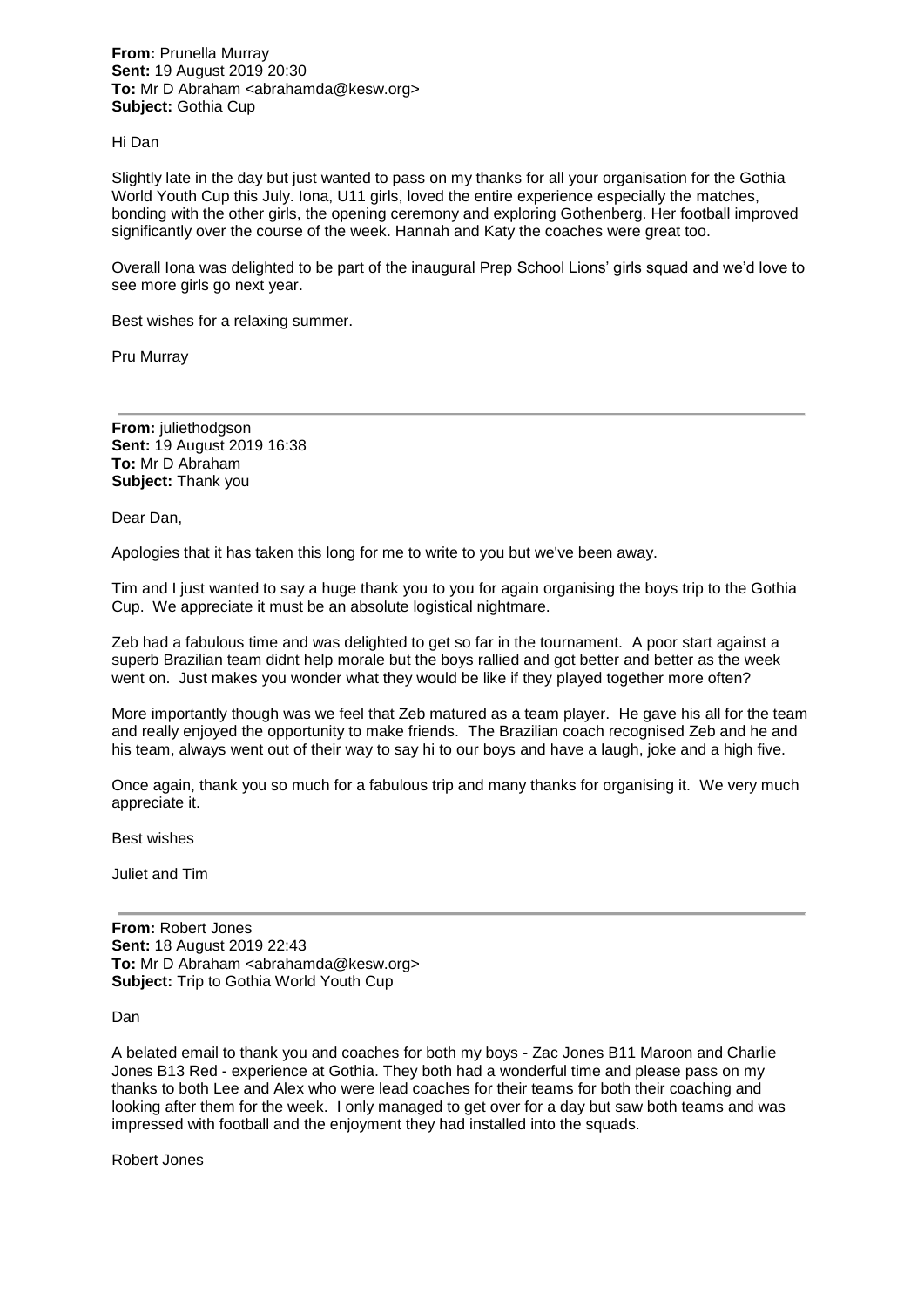**From:** John Hunt **Sent:** 20 July 2019 12:15 **To:** Mr D Abraham <abrahamda@kesw.org> **Subject:** Gothia Cup

Hi Dan,

Sarah and I wanted to thank you, Dom and Stevie for looking after Charlie so well over the last few days. Charlie has had an absolutely fantastic time, loved every moment of it. Charlie wanted to say a special massive thanks to Dom and Stevie - he cant speak highly enough of them. They've been supportive, fun, encouraging by all accounts. Thanks guys! What a wonderful experience for the players! Hopefully you and everyone on the team has a restful summer. Very best, John

**From:** Jonathan Willcock **Sent:** 23 July 2019 09:37 **To:** Mr D Abraham <abrahamda@kesw.org> **Subject:** Gothia World Youth Cup

Thank you for your email. It was an exceptional week loved by Alex and Georgina and I as parents. Look forward to hopefully going again next year. Well done to you and your team!

KR

Jonathan

**From:** Paul Mould **Sent:** 23 July 2019 09:37 **To:** Mr D Abraham **Cc:** Rachel Mould **Subject:** Trip to Gothia World Youth Cup

Hi Dan

Thank you so much for all the work you put into Gothia. What an event!! We are so pleased that Zach and us were able to be involved. A fantastic life experience.

Zach was a little nervous before leaving and unsure as to how it would go. It's fair to say that it massively exceeded his an our expectations – he has made some great friendships and memories. Already in contact, having got back, with a number of the boys and planning there next adventures!

Andy, Joe and Kris were amazing from start to finish. They worked so hard and were so positive and caring about the boys that they 100% got the best of out of them. They tried so hard in what turned out to be a pretty tough group. Lots more smiles than tears! They looked after them very well. Zach is lucky enough to train with a number of teams at quite a high level and immediately felt that the coaching team were excellent and he learned a lot of new thoughts and ideas on football. The guys were talking about trying to play together again next year.

Please pass on our thanks to Andy, Joe and Kris. We would highly recommend them as a coaching team with 100% trust in the fact that they will help the boys do their best and learn and develop as footballers and boys.

Very proud of Zach and delighted that we were able to play this year. Again, thank you to you. Couldn't believe the sheer size of the event. The App was brilliant.

Paul & Rachel Mould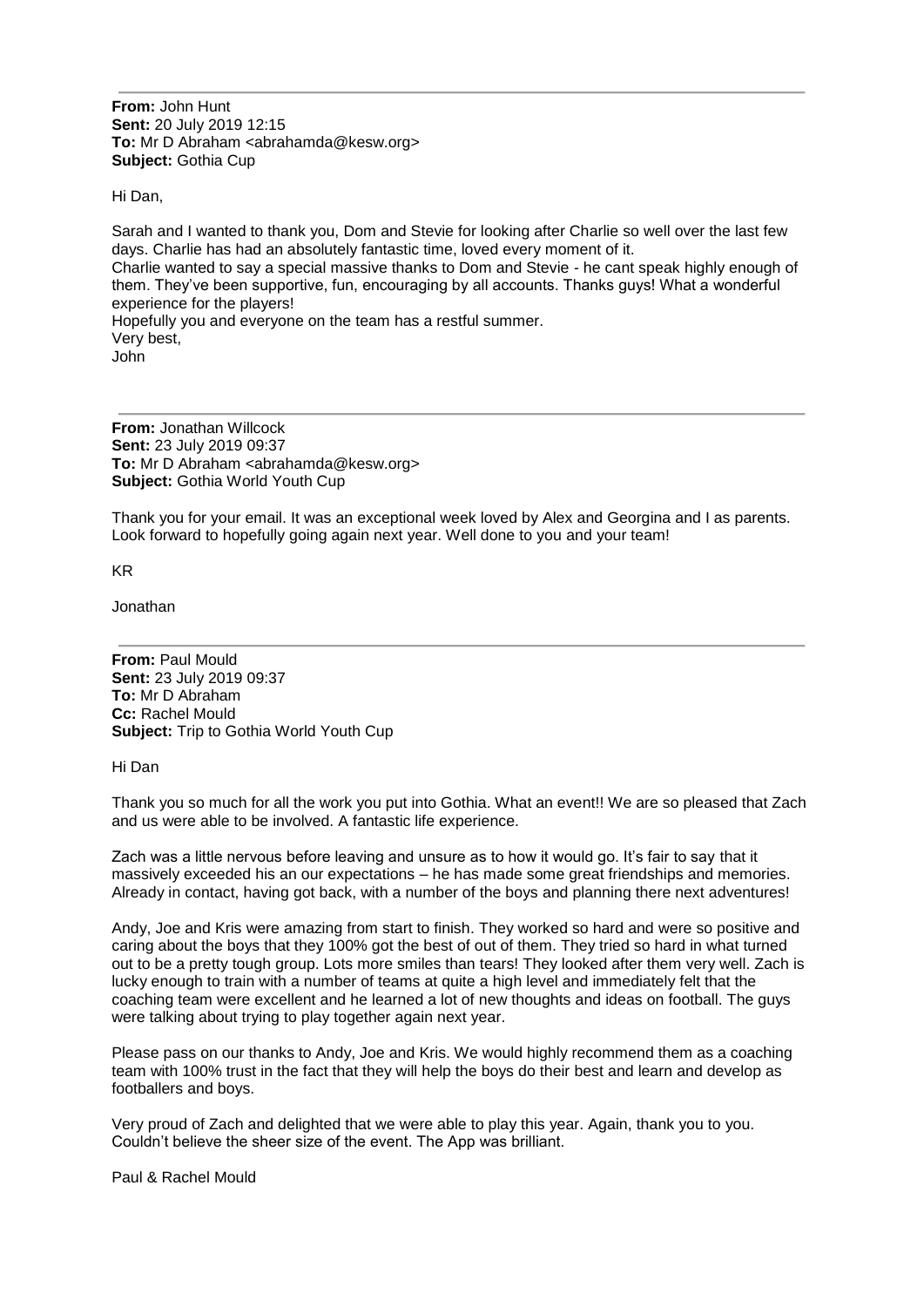**From:** Lara Ward **Sent:** 23 July 2019 08:44 **To:** Mr D Abraham <abrahamda@kesw.org> **Subject:** Trip to Gothia World Youth Cup

Dear Dan,

Cayden had a wonderful time at the Gothia Cup again this year. He said it was 'even better than last year.' He also loved catching up with the boys that were on his team last year and playing with a few new team mates too.

Kind regards,

Lara Ward

**From:** Stephen Wall **Sent:** 21 July 2019 10:51 **To:** Mr D Abraham <abrahamda@kesw.org> **Subject:** Gothia Cup

Dear Dan,

 I'm just mailing to say many thanks for arranging and indeed selecting Sebastian for the tournament. Both Seb and Charlie want you to be aware that Dominic and Stephen added to a already amazing experience.

They did a thoroughly good job of integrating all the boys and making sure friends were made, and as such deserve much credit from us also as parents as that can only bring peace of mind whilst your child is away.

Your tour arrangements even though changed all ran smoothly and efficiently and I know all the boys became greater friends for spending even more time together.

In summary, from a parental point of view the boys of(Yellow) performed well even though they were most unlucky.

From my son's view point the enjoyment was all fulfilling and when I asked him to sum up the whole event he said Dad it's a 'Madness'.!!!

Once again many thanks for organising all this for the boys , and should this be available in the future to Seb's age group he I know would like to be considered.

Kind Regards,

Stephen Wall.

**From:** Katie **Sent:** 23 July 2019 08:18 **To:** Mr D Abraham <abrahamda@kesw.org> **Subject:** Gothia World Youth Cup

Dear Dan

Thank you so much for all the time and effort you have put into making the Gothia experience so wonderful for all our children.

Finn had an amazing time and a lot of that was down to you, as well as Simon and Tasha who were excellent coaches/team leaders. Firm yet sympathetic and well respected by the team (& well liked by the parents!) made for a successful trip all round.

Having seen just how enormous the competition is, I appreciate just how much of your time you must spend arranging teams, trials, camps etc and all your hard work is much appreciated.

With best wishes for a wonderful Summer

Katie Slatford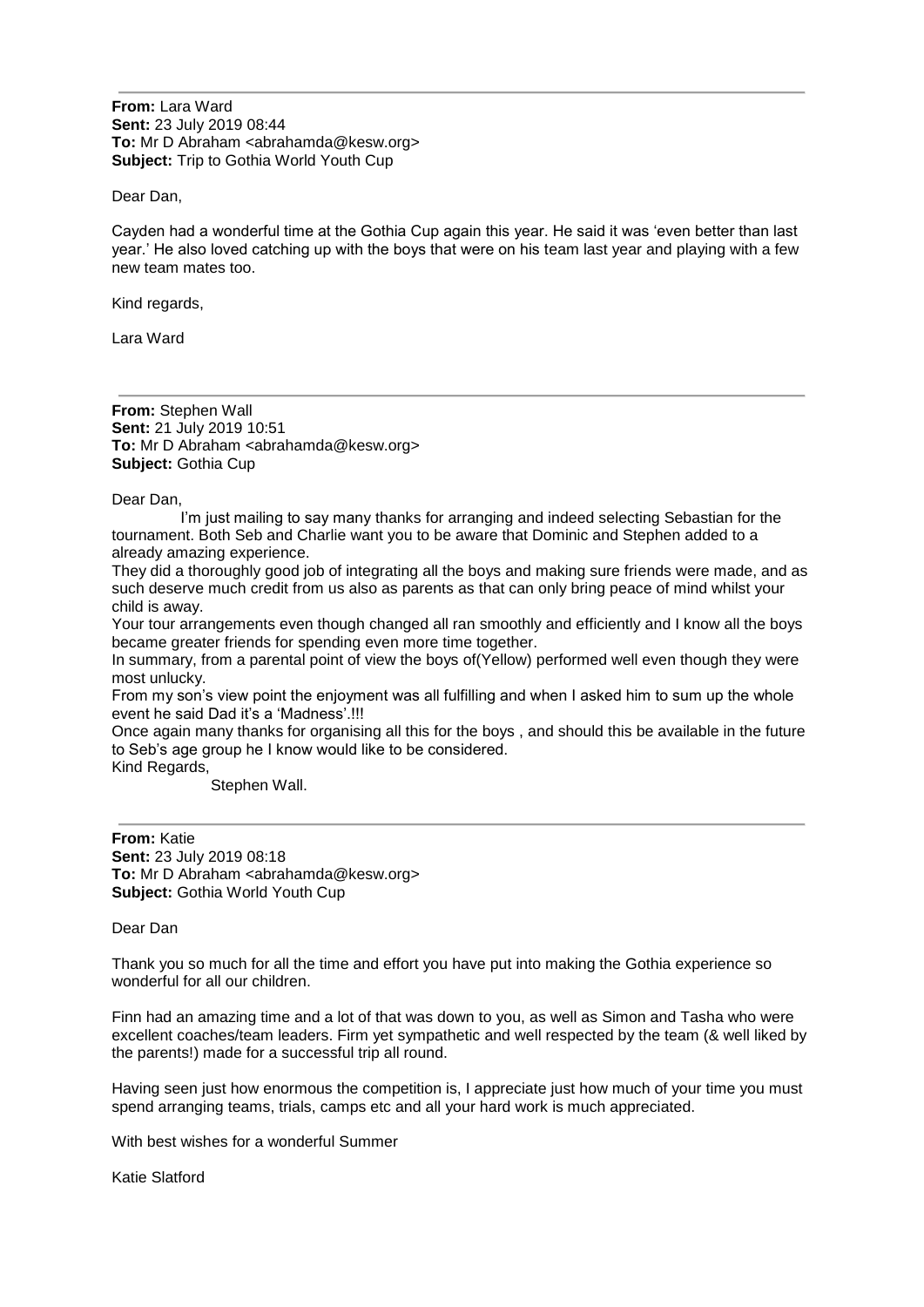**From:** Zuraida Curtis **Sent:** 23 July 2019 07:39 **To:** Mr D Abraham <abrahamda@kesw.org> **Subject:** Gothia Cup

Dear Dan

A huge thank you from us for an unforgettable trip to Sweden for Xavier, and us. The trip was very well organised. Xavier had a fabulous week and made some great friends. Luke and Simon were amazing with the kids, both in a coaching capacity and in terms of providing pastoral care. This is definitely a trip that I would recommend to the parents of any child that has been selected and we hope to do it all again next year.

Zuraida and Darren Curtis

**From:** Sean Glynn **Sent:** 23 July 2019 07:33 **To:** Mr D Abraham <abrahamda@kesw.org> **Subject:** Thank you

Hi Dan

We just wanted to say a huge thank you again for organising the Prep School Lions Gothia training camps and cup trip to Gothenburg.

This is Tate's second visit, which he attended this time on his own. The coaching and pastoral care was first class and has given Tate another incredible experience from which to develop both his his football and his character.

The effort from all involved does not go unnoticed and as parents we are very grateful.

Wishing you a fantastic summer.

Kind regards

Sean Glynn

**From:** Adam Bradley **Sent:** 23 July 2019 06:22 **To:** Mr D Abraham <abrahamda@kesw.org> **Subject:** Prep Schools Team

Hi Dan,

Quick note to say thanks to you for a really good year.

Casper enjoyed the competition of the A squad matches and was really impressed with Tonbridge School and the training camp.

The Gothia Cup was an unforgettable experience for all the family including his grandmother. Luke and Simon did an excellent job coaching and looking after the Reds team and three straight wins in the group was exciting. Fascinating to watch the players and the supporters (!) from some of the opposing teams from around the world.

No doubt the organisation and work to make it happen is huge and is much appreciated.

Casper, Helen and Adam Bradley